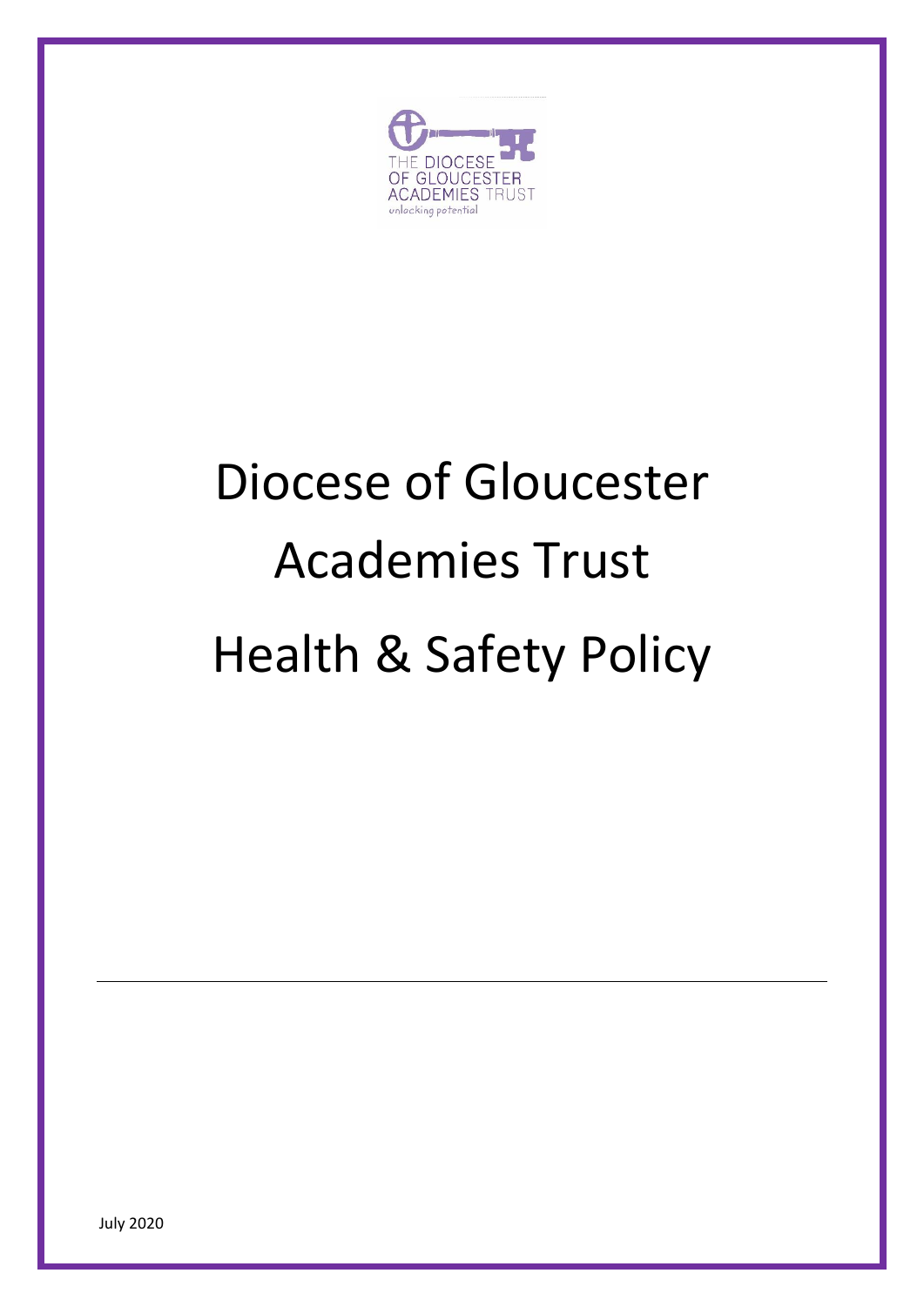## **Health and Safety Policy Statement of Intent**



This is the Health and Safety Policy Statement for all academies in the Diocese of Gloucester.

- 1. **Purpose & Scope:** The Trust applies high standards in the management and control of all its operations, which includes matters of health and safety. This policy is designed to ensure that staff, pupils and those who visit the Academy or may otherwise be affected by the Academy's operation are safe. This Health and Safety Policy therefore applies to all staff (including employees, fixed-term, part-time, temporary and voluntary staff and helpers), pupils and visitors at the Academy.
- 2. This Policy is issued in accordance with the Health and Safety at Work etc Act 1974 and subsequent regulations and pursuant to the Education (Independent Schools Standards) (England) Regulations 2010 (SI 2010/1997).

#### **Policy Statement**

- 3. The Trust's statement of general policy is:
	- i. to provide adequate control of the health and safety risks arising from the work of Trust academies
	- ii. to consult with governors, employees, pupils and anyone else affected on matters affecting their health and safety
	- iii. to provide and maintain safe plant and equipment
	- iv. to ensure safe handling and use of substances; to ensure that academies have access to one or more competent persons (persons with sufficient knowledge, training and experience) to assist the Trust in complying with health and safety obligations
	- v. to provide information, instruction and supervision to employees
	- vi. to ensure all employees are competent to do their work and to provide and review training, where it is required
	- vii. to prevent accidents and cases of work-related ill health
	- viii. to maintain safe and healthy working conditions
	- ix. to review and revise this policy as necessary at regular intervals
	- x. to ensure that adequate resources are available for the management of health and safety issues
- 4. A copy of this Policy can be made available in large print or other accessible format upon request.
- 5. Any references to legislation in this Policy include any subsequent amendments to that legislation.

Signed: The Contract of the Signed:  $\Box$  Dated:

Name: which is a set of the set of the Position: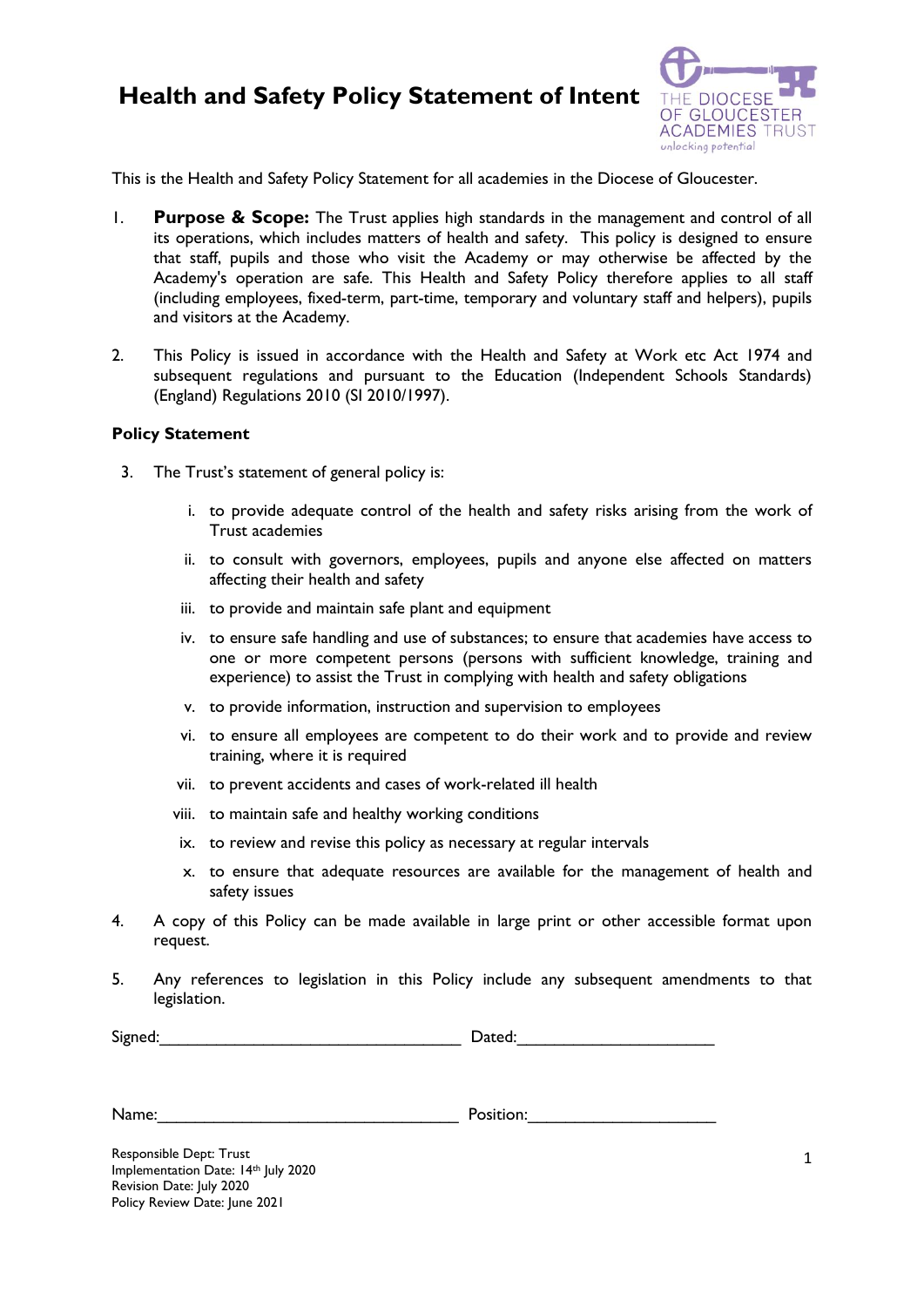#### **Organisation**

- 6. Pursuant to Sections 2 and 3 of the Health and Safety at Work etc Act 1974, the Trust, as employer, has overall responsibility for health and safety in its academies and those involved in the Academy's operation.
- 7. The Trust also has responsibility under section 4 Health and Safety at Work etc Act 1974, as the owner and controller of academy premises, to take such care as is reasonable in the circumstances to ensure that the premises are reasonably safe.
- 8. The Trust delegates day to day responsibility for health and safety matters to the Local Governing Body of each academy, who, in turn, may delegate tasks to the Principal of each academy or an alternative, suitably qualified, named individual.
- 9. To this end the term Responsible Person is used throughout this document and the term shall mean the Principal or the person who has been correctly delegated by the Principal, giving due care to competence and training of the delegated person to carry out that particular function. Such delegated persons shall be listed in Appendix 2 and that appendix be kept current at all times.
- 10. This Policy relates to health and safety whilst on school premises. The Academies' separate policy on educational visits relates to health and safety issues relating to off site visits.
- 11. Employees also have legal responsibilities to take care of the health and safety of themselves and others, and to co-operate with their employer in order to comply with the law.
- 12. This Policy must be available to all staff in whatever format is appropriate and paper copies available to staff without access to electronic version. This policy should be communicated to all staff as part of their induction and a record should be retained to confirm that this happened. Communication of the policy should occur to ALL staff at least once a year and a record kept.
	- 13. All **employees** must:
		- i. co-operate with supervisors and managers on health and safety matters;
		- ii. not interfere with anything provided to safeguard their health and safety;
		- iii. take reasonable care of their own health and safety;
		- iv. report all health and safety concerns to an appropriate person (as detailed in this Policy).

#### 14. All **pupils and visitors** must:

- i. co-operate with the academy on health and safety matters and in particular follow the instructions of staff in the event of an emergency;
- ii. take reasonable care for their own health and safety and that of others at the academy;
- iii. observe standards of dress consistent with safety and/or hygiene;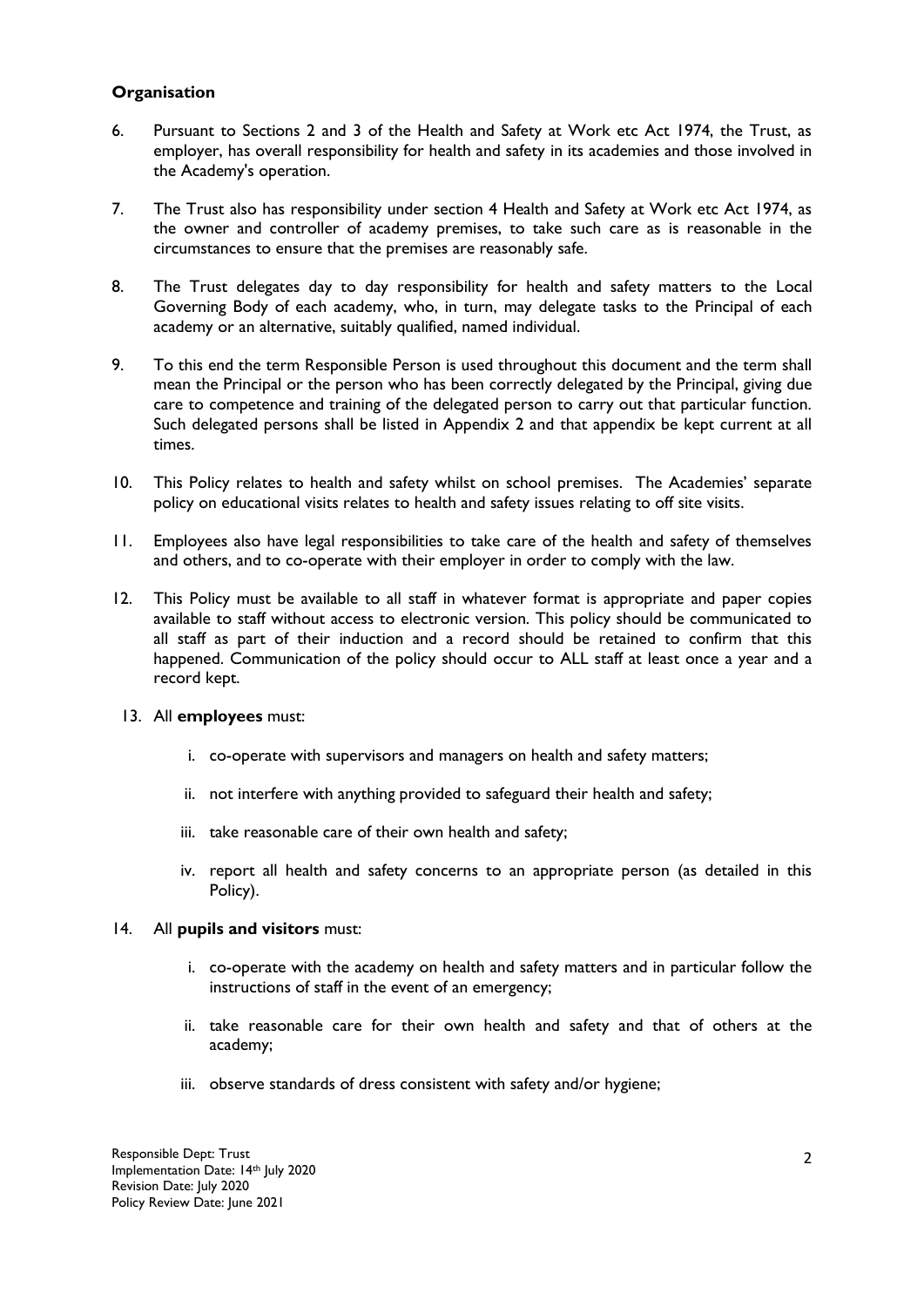- iv. use and not wilfully misuse, neglect or interfere with anything provided to safeguard their health and safety;
- v. report all health and safety concerns to a member of staff.

### **DGAT Trust Organisational Structure**

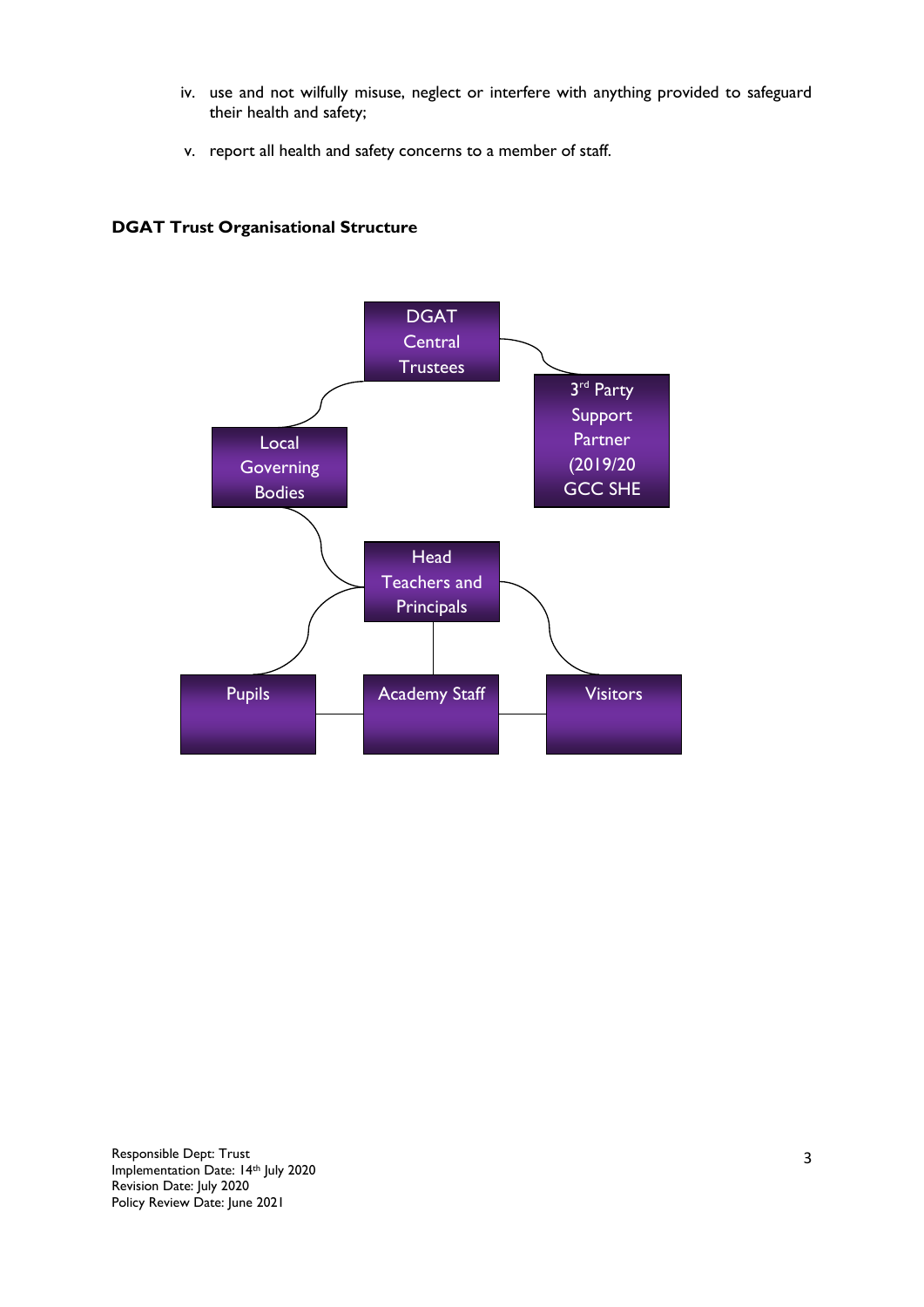#### **Arrangements:**

- 15. The Trust will ensure that the Responsible Person at each academy will carry out risk assessments in order to identify hazards (anything with the potential to cause harm to persons or property) and measure and evaluate risks (the likelihood of harm caused by the hazards) to employees, pupils and others who may be affected by the academy's operation. Risk assessments should identify, prioritise and implement control measures necessary to reduce the risk to the level required by law.
- 16. The Responsible Person at each Academy will maintain a register of known risks at the school which will be regularly reviewed (at least every 6 Months). The register should be updated as new risks are identified and a separate Risk Assessment completed for each entry. A template risk Register is available from the DGAT central team if required.
- 17. Particular risk assessments will be conducted for new and/or expectant mothers, employees aged under 18.
- 18. Specific risk assessments will also be undertaken to deal matters including school visits/trips, arranging work pupil work experience, personal protective equipment, display screen equipment, manual handling operations, substances hazardous to health, noise at work, lead at work, asbestos at work, ionising radiation and fire safety.
- 19. Specific risk assessments will also be conducted for use of high risk areas, such as gymnasia, teaching and office areas where machinery is present, food technology rooms, laboratories and workshops.
- 20. Risk assessments are the overall responsibility of the Responsible Person who is named in Appendix 2.
- 21. The findings of the risk assessments will be reported to those directly involved in the particular activity that is being risk assessed and to the Principal and/or Local Governing Body and/or Trust (where appropriate).
- 22. Action required to remove/control risks will be approved by the Responsible Person.
- 23. The Responsible Person will be responsible for ensuring the action required is implemented.
- 24. Risk assessments will be reviewed on a regular basis, for example, annually or termly as appropriate or when the activity changes, whichever is soonest.
- 25. Further guidance on risk assessment and risk assessment templates can be found at [http://www.hse.gov.uk/risk/.](http://www.hse.gov.uk/risk/)

#### **Consultation with employees [and pupils]**

- 26. The Trust will consult with individual academies who in turn will consult with employees either directly or through their elected representative(s) and/or through their union appointed safety representative(s) in good time on issues such as the introduction of measures which may affect their health and safety, the appointment of a competent person, and information provision and training on health and safety.
- 27. The academy council or equivalent where in existence shall also be included in appropriate consultation.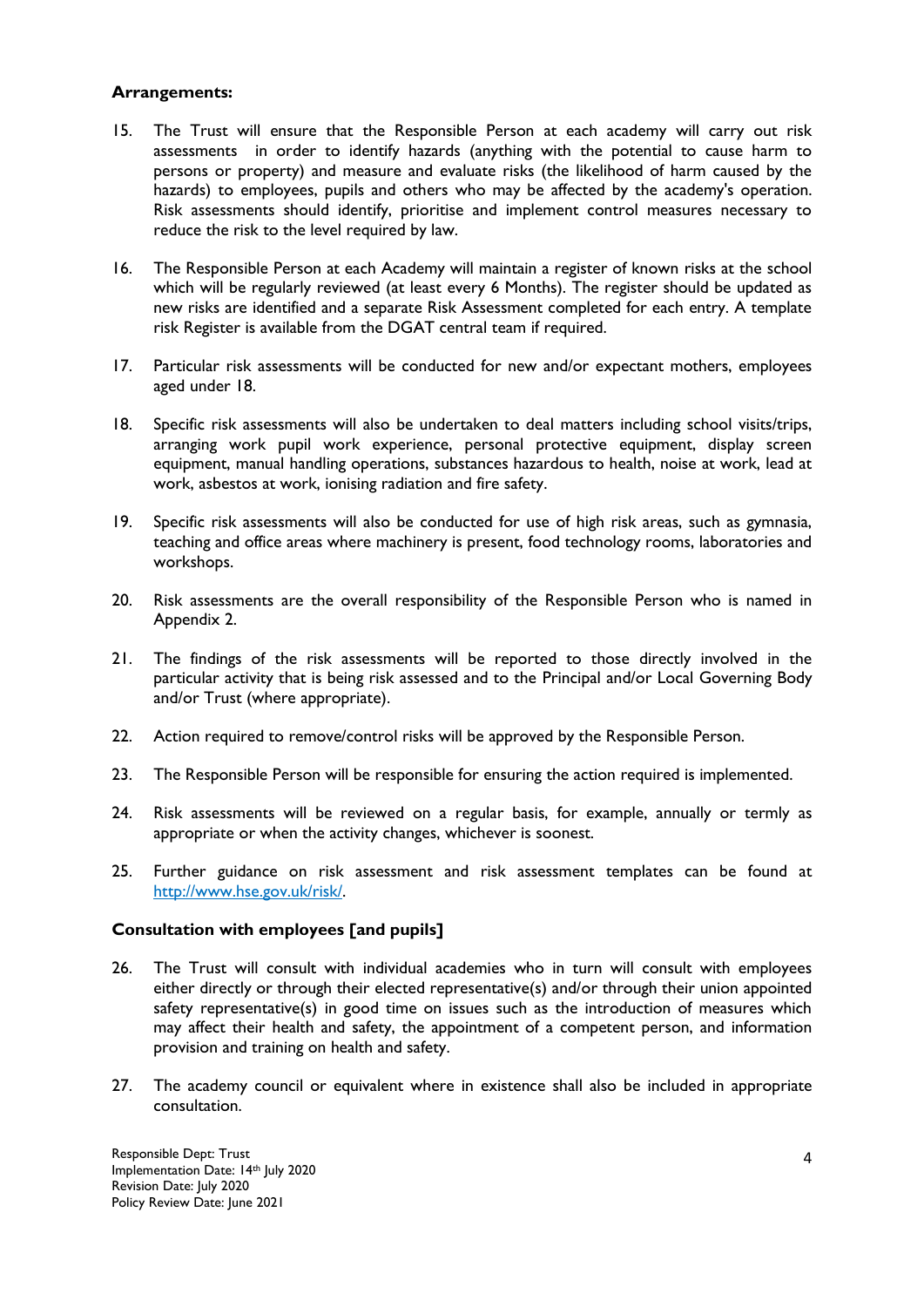28. Representatives will be provided with sufficient information to enable them to participate fully in the consultation process.

#### **Information, instruction and supervision**

- 29. The Health and Safety Law poster will be displayed in the staff room of all Trust academies and further general Health and Safety advice is available on the Health and Safety Executive website.
- 30. Further notices relating to first aid and fire safety will be displayed as appropriate.
- 31. Each academy will display a certificate of employers' liability insurance in the staff room.
- 32. Health and safety advice is available from the Responsible Person.
- 33. Supervision of young workers/trainees will be arranged/undertaken and monitored by the Responsible Person.

#### **34. Competency for tasks and training**

- 35. All employees will be provided, by the Principal or the Responsible Person, with adequate information on risks to their health and safety at work, preventative and protective measures to control those risks, emergency procedures, and their general health and safety duties.
- 36. All employees will be given health and safety induction training when they start work, which covers these issues and health and safety basics such as first aid and evacuation procedures.
- 37. Induction training will be provided for all employees by the Responsible Person.
- 38. The academies will also ensure that all employees receive job specific health and safety training, as appropriate.
- 39. Job specific training will be identified and arranged by the Responsible Person.
- 40. Further training will be provided if risks change and refresher training when skills are not frequently used.
- 41. Training records are kept by the Principal or appropriate Line Manager.

#### **Workplace safety**

- 42. The Local Governing Body will ensure that the academy's premises are safe and in good repair and are kept free of reasonably avoidable safety hazards. The Local Governing Body will be responsible to this end of regularly monitoring the premises and land and reporting any area of concern to the Trust.
- 43. All reasonable steps will be taken to ensure that the academies' premises are maintained in such a way (to include ensuring that all traffic routes are of suitable construction, free from defects and obstructions and are adequately lit) to reduce the risk of slips and trips to employees, pupils and other uses of academy premises and that it complies with its obligations under the Workplace (Health, Safety and Welfare) Regulations 1992 (SI 1992/3004).
- 44. The Responsible Person will arrange a **regular** survey of the Academy's premises and the maintenance and repair of school premises.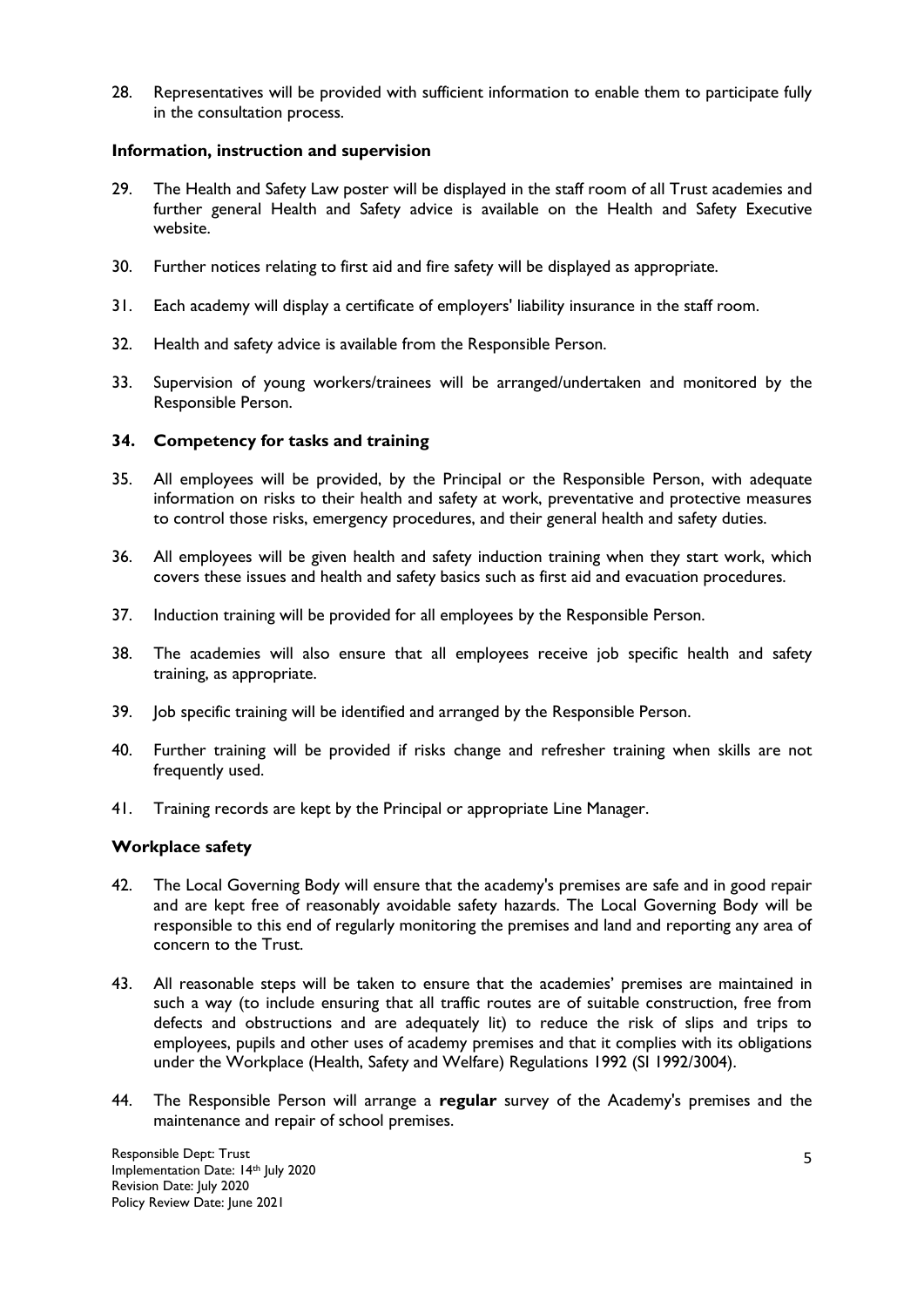- 45. The Responsible Person will promote effective infection control by ensuring that premises are kept clean and tidy.
- 46. The Responsible Person will ensure that access to high risk areas, including roofs, laboratories, workshops, swimming pools (where applicable) and gymnasia is appropriately controlled and restricted.

#### **Vehicle safety**

47. The Responsible Person will ensure that there is adequate segregation of pedestrians and vehicular traffic on the academy site.

#### **Safe plant and equipment**

- 48. The Responsible Person will be responsible for identifying all equipment/plant needing maintenance as well as for ensuring effective maintenance procedures are drawn up and implemented.
- 49. Any defects or problems found with plant/equipment should be reported to the Responsible Person and the plant/equipment should be immediately taken out of use until it has been made safe. Concerns regarding major plant and equipment must be reported to the Trust as soon as the Responsible Person is made aware of the problem, and within 24 hours of the matter being reported.
- 50. The Responsible Person will check that new plant and equipment meets health and safety standards before it is purchased.
- 51. The Responsible Person will ensure that employees are provided with suitable personal protective equipment where risks to their health and safety cannot be controlled in other ways and this equipment is used correctly and are provided with adequate instructions and/or training on how to use it safely.

#### **Testing of electrical equipment, gas appliances etc.**

- 52. The Responsible Person will ensure that all equipment and systems including mains and portable electrical equipment, gas appliances, local exhaust ventilation, pressure systems, and glazing, used at or by the academy are well maintained, inspected and tested regularly by a competent and appropriately qualified person who has been authorised by the academy and that records of inspection, maintenance and testing are retained.
- 53. In particular, the Trust will ensure that assessments are undertaken to comply with the Electricity at Work Regulations 1989 (SI 1989/635) and the Gas Safety (Installation and Use) Regulations 1998 (SI 1998/2451).

#### **VDUs and display screen equipment**

- 54. The Trust will take all reasonable steps to ensure the health and safety of users of VDUs and display screen equipment at in accordance with their duties under the Health and Safety (Display Screen Equipment) Regulations 1992 (as amended in 2002) (SI 1992/2792).
- 55. The Responsible Person will ensure that an individual VDU assessment will be carried out for all those who require it.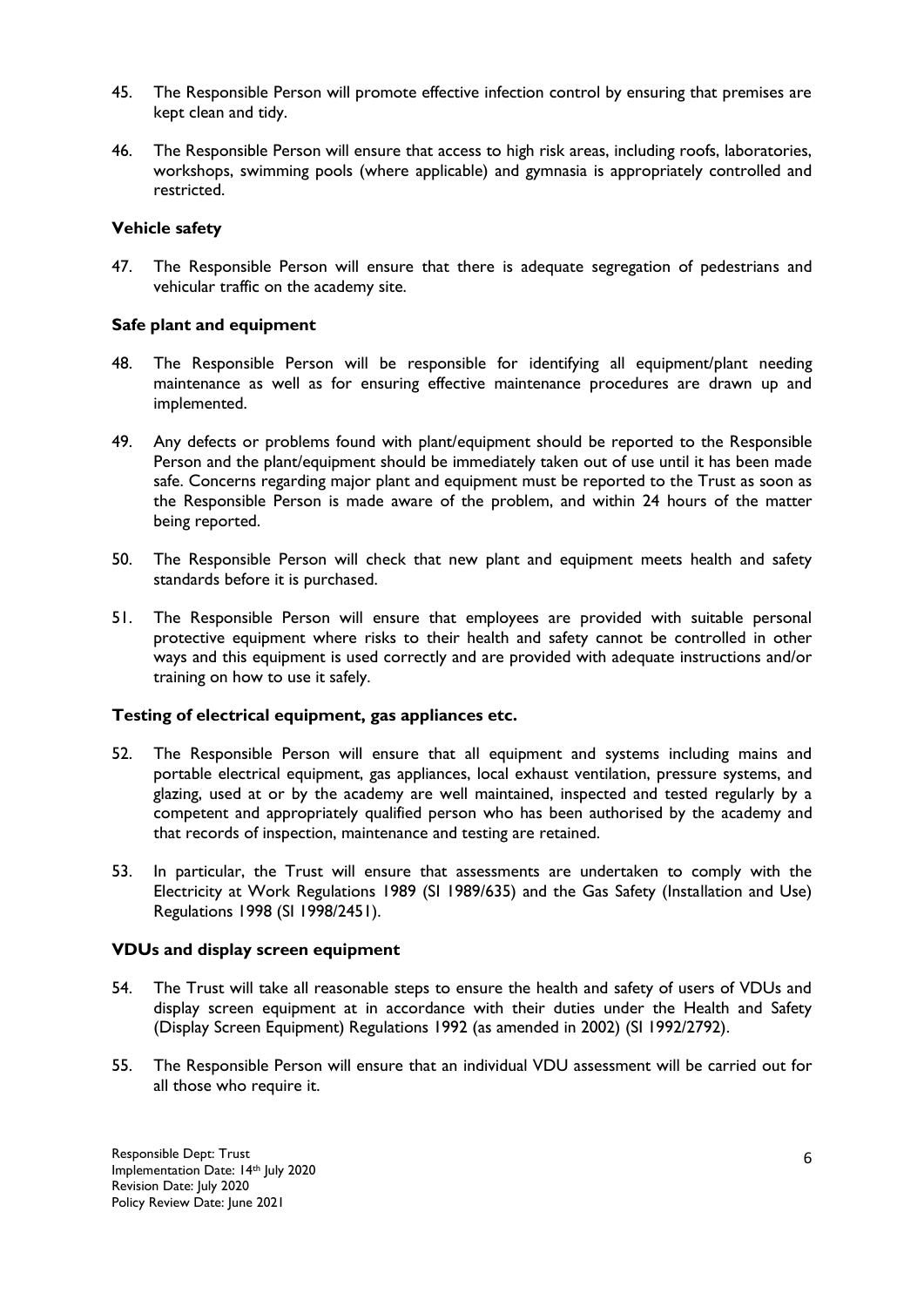- 56. In line with the requirements of The Health and Safety (Display Screen Equipment) Regulations 1992 (as amended in 2002), the Responsible Person shall ensure that all 'users' of display screen equipment, as defined by the Regulations, are provided with information, instruction and training in the safe working with such equipment. Assessments of all work stations shall be carried out to establish the equipment requirements for the particular operation and the correct setting of workstation apparatus hardware and software.
- 57. Following an assessment of workstations and an examination of the operational environment, taking into account any possible area re-organisational possibilities, the academy will provide any equipment found to be necessary to comply with the Regulations, and shall ensure that the required working practices and methods are in place to meet the statutory requirements.

#### **Manual handling**

- 58. The Trust aims to avoid the need for manual handling at the academies (defined for the purpose of this Policy as the transporting of loads by hand or using bodily force) wherever possible.
- 59. In line with the requirements of the Manual Handling Operations Regulations 1992, the Responsible Person will ensure that all work activities involving manual handling operations at the Academy are, where possible, avoided or, where this is not reasonably practicable, detailed assessments of the manual handling operations are carried out. Every effort shall be taken to reduce loads and the risk of injury from manual handling operations. Arrangements shall be put in place to ensure that members of staff are made aware of assessment findings and of the control measures required to minimise the likelihood of injury from manual handling operations.
- 60. These measures shall include the provision of mechanical aids such as sack trucks, trolleys, suitable containers, etc and the provision of manual handling training for those persons who need to repeatedly carry out such operations.
- 61. Where the manual handling assessments identify any residual risk involving any unavoidable manual handling operations being conducted then as well as employees receiving information they will also receive additional and specific training in safe lifting techniques i.e. The Kinetic Method.

#### **Safe handling and use of substances**

- 62. The Local Governing Body ensure that the academy has appropriate procedures in place to ensure that exposure to hazardous substances is minimised. In order to do so, the Responsible Person will assess the risks from all substances hazardous to health under the Control of Substances Hazardous to Health Regulations 2002 (SI 2002/2677) (**COSHH**) and prevent, reduce or control exposure of staff to these hazards by the institution of proper controls and protective equipment.
- 63. All staff, visitors and pupils will be advised of hazardous materials to be used by them and any policies relating to their use (including emergency procedures to deal with accidents/ incidents) and will be given suitable information, instruction and training in their safe use, storage and handling.
- 64. The Responsible Person will be responsible for the following:
	- i. identifying all substances which need a COSHH assessment.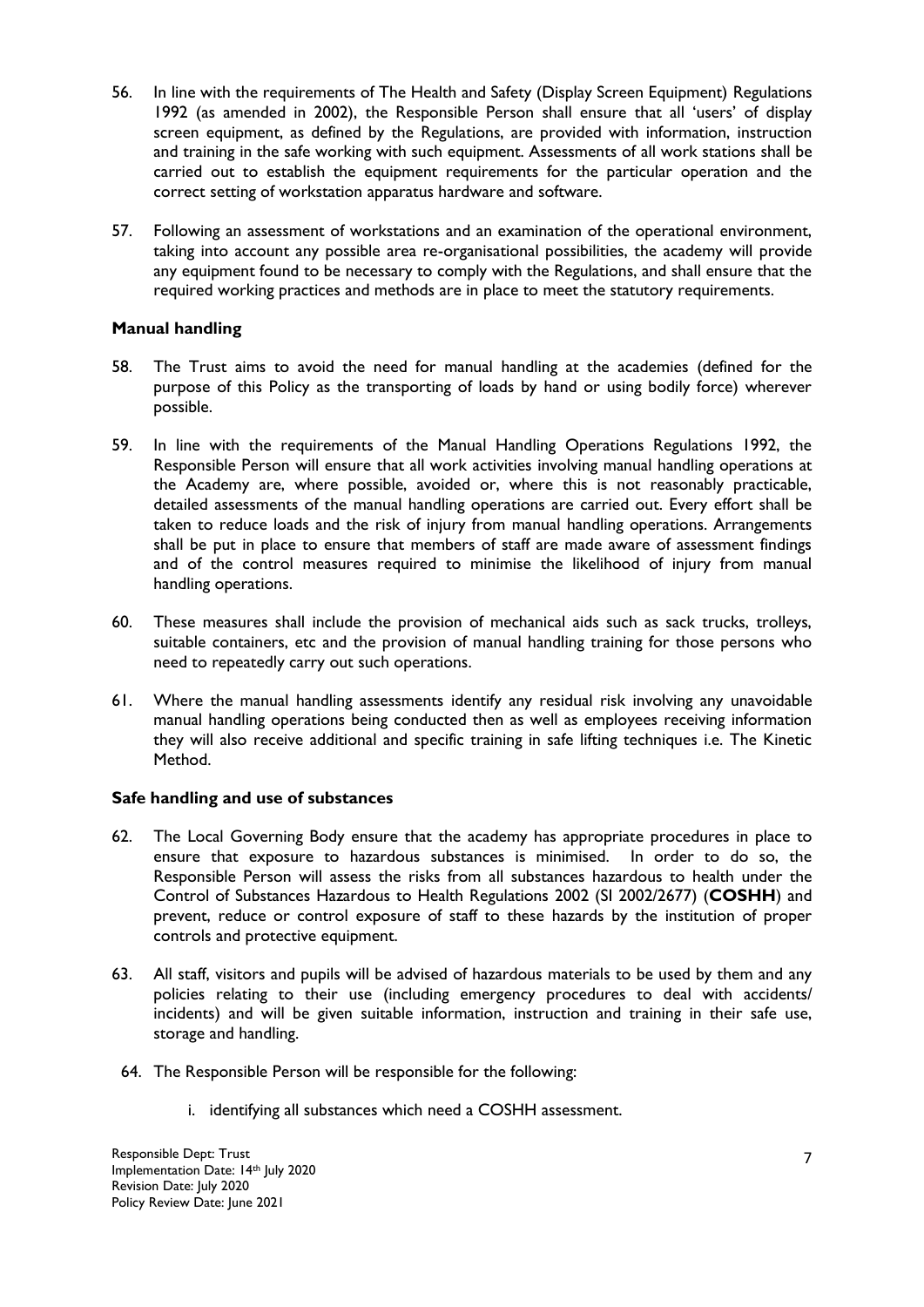- ii. will be responsible for completing COSHH assessments sheets and ensuring that these are available to staff, as appropriate.
- iii. will be responsible for ensuring that all actions identified in the assessments are implemented.
- iv. will be responsible for ensuring that all relevant employees are informed about the COSHH assessments.
- 65. Assessments will be reviewed on a regular basis or when the work activity changes, whichever is soonest.
- 66. All staff will ensure that hazardous substances are locked away after use.

#### **Asbestos**

- 67. The Trust and Local Governing Bodies recognise that all types of asbestos are dangerous and will manage the risks presented by asbestos containing materials (**ACM**) or presumed ACMs on academy premises by complying with the Control of Asbestos Regulations 2012 (SI 2012/632).
- 68. The Trust will be responsible, with support from the Local Governing Body for:
	- i. Ensuring compliance with its duties in relation to licensed and non-licensed work, including notifying the relevant enforcing authorities in relation to non-licensed work, where appropriate. Detailed guidance can be found in the *Asbestos essentials: advice on work on non-licensed work with asbestos* (A01) (04/12) at [http://www.hse.gov.uk/pubns/guidance/a0.pdf;](http://www.hse.gov.uk/pubns/guidance/a0.pdf)
	- ii. preparing and keeping up to date a record of the location and condition of ACMs or presumed ACMs;
	- iii. carrying out a written assessment of the risks presented by ACMs and presumed ACMs;
	- iv. regular inspections, reviews and/or monitoring, as appropriate;
	- v. ensuring that adequate records are kept in relation to non-licensed work done on ACM or presumed ACM at the academy;
	- vi. ensuring that information about the location and condition of ACMs or presumed ACMs is passed on to anyone who is likely to disturb it and to the emergency services in the event of an emergency.
	- vii. ensuring that ACM or presumed ACM is not be disturbed unless prior agreement has been given by the Chief Executive and there are appropriate control measures in place to ensure that staff, pupils or any other users of the academy premises are not exposed to asbestos;
	- viii. ensuring that only authorised staff and/or fully licensed contractors are permitted to carry out any work in the relation to ACM or presumed ACM.
- 69. If anyone disturbs or suspects that they have disturbed ACM they should: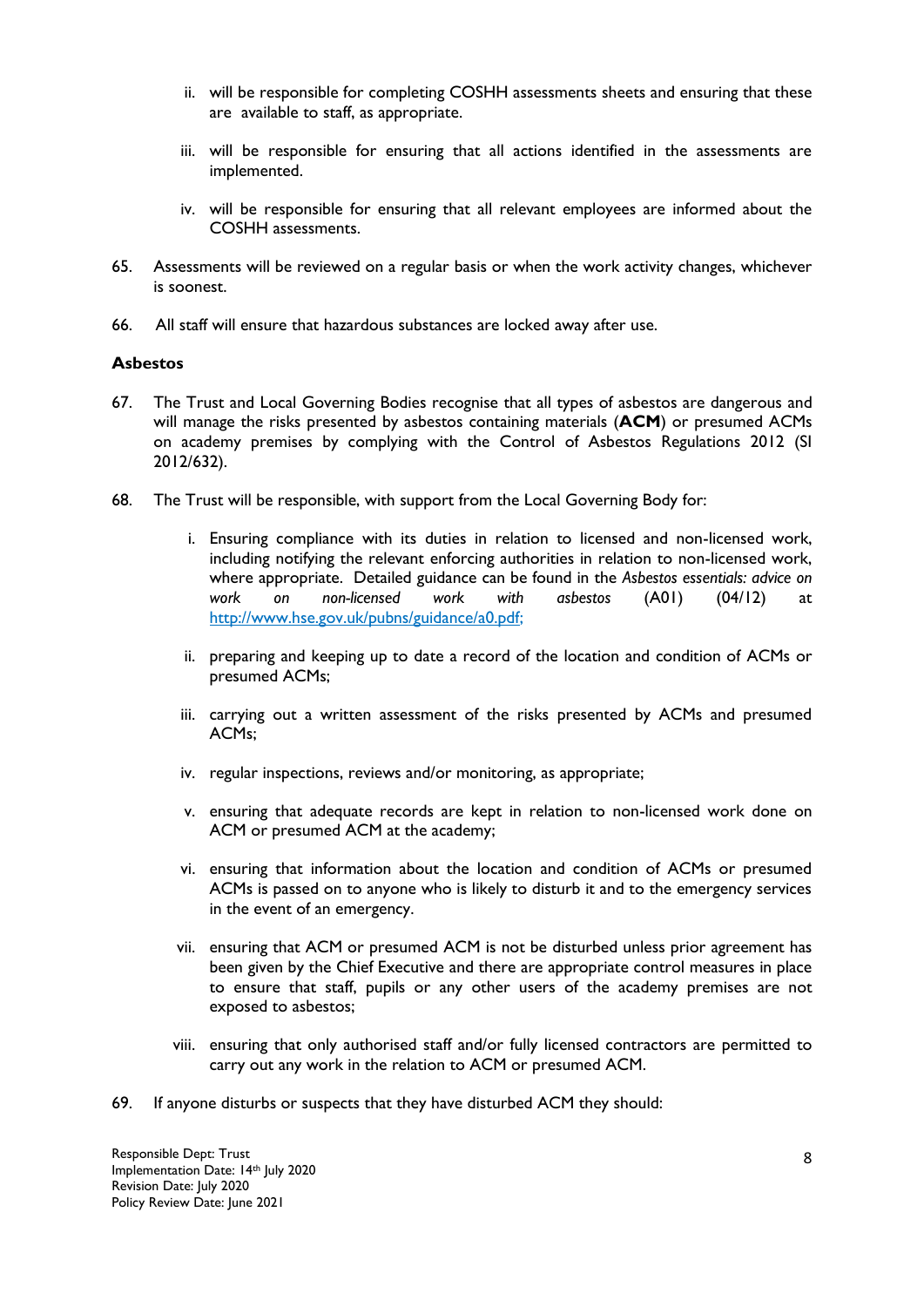- i. not disturb it further under any circumstances;
- ii. ensure that access to the affected area is restricted and put up a warning sign stating "possible asbestos contamination";
- iii. immediately report it to the Principal who will take appropriate action, including reporting to the Chief Executive;
- iv. ensure that any clothing which have been covered in dust or debris is appropriately disposed of.

#### **Emergency procedures - fire and evacuation**

- 70. The Local Governing Body must ensure that fire risk assessments are carried out at the academy to examine and control the likelihood of a fire starting and the consequences of a fire, pursuant to the Regulatory Reform (Fire Safety) Order 2005 (SI 2005/1541). This will include the identification of fire hazards and people at risk and implementing control measures to remove or reduce that risk. The findings will be recorded and staff and safety representatives will be informed of these.
- 71. The Responsible Person is responsible for:
	- i. ensuring the fire risk assessment is undertaken and implemented and that any recommendations made by the Fire Service are implemented.
	- ii. Escape routes are checked by weekly.
	- iii. Fire extinguishers and other fire fighting equipment (such as alarms and detectors) are maintained and checked by the academies appointed contractor for such things regularly in accordance with British Standards.
	- iv. Alarms are tested and a record kept at least once per week.
	- v. Organising a whole school practice fire drill and evacuation each term.
	- vi. Maintaining records in relation to fire safety procedures to include records of staff fire safety training, fire instructions, building signage, fire drills and maintenance records and certificates.
- 72. In addition to the procedures regarding fire, the Local Governing Body will ensure that an emergency plan is prepared to cover all foreseeable major incidents which could put staff, pupils, visitors or other users of the academy's premises at risk and will ensure that staff and pupils are trained in what to do in an emergency evacuation. Such evacuation procedures should include any special arrangements required for employees or staff with disabilities.
- 73. Nothing in this policy prevents anyone from dialling 999 in an emergency.
- 74. All health and safety emergencies should also be reported to the Principal or Deputy if not in school and also to the Trust.
- 75. Where an evacuation is considered necessary, the main academy fire bell will be activated and the emergency routine followed.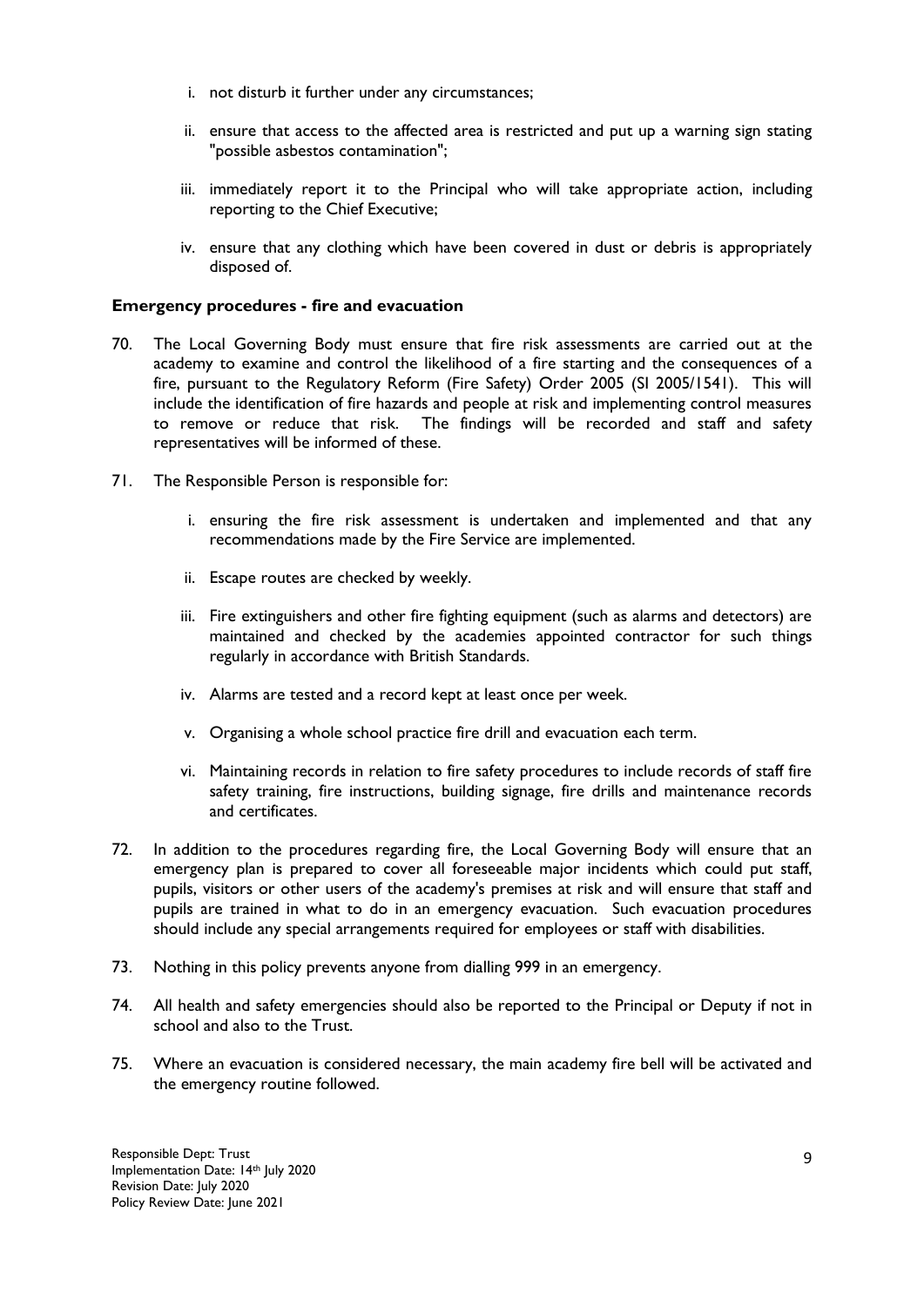- 76. The Assembly points are to be clearly shown and all staff made aware of the fire exit routes to the same. The academy will be kept up to date fire exit route plans at ALL times and arrange for signage within the school to ensure these fire routes can be followed.
- 77. All fire routes will be kept clear and no storage within the designated fire routes will occur.

#### **Accidents, first aid and work-related ill health**

- 78. This Policy should be read in conjunction with the academy's first aid policy.
- 79. The Responsible Person will ensure that there are adequate numbers of appropriately qualified first aiders / appointed persons on the academy premises and on academy-arranged trips and visits at all times.
- 80. A risk assessment will be carried out to determine the level of equipment, facilities and personnel necessary to enable first aid to be rendered to a casualty. The risk assessment will also identify where specialist health surveillance is needed.
- 81. The appointed person(s)/first aider(s) will be noted in the academy reception office.
- 82. The first aid box(es) is  $/$  are kept in the academy reception office and classrooms.
- 83. Health surveillance will be implemented for any task where deemed necessary.
- 84. Health surveillance records will be kept in a locked cupboard in the academy reception or office, where all accidents are to be reported to and recorded in the accident book (see section [0](#page-10-0) below).
- 85. The Trust and thereby the Academy on the Trust's behalf will take reasonable care to ensure that the health of their employees are not placed at risk. In doing so, the Local Governing Body will consider the risk of their employees suffering from stress through, for example, hours worked, the allocation and organisation of work, the way people deal with each other and the demands placed on staff.
- 86. All work-related ill health including work-related stress should be reported to the Chief Operating Officer.

#### <span id="page-10-0"></span>**Reporting requirements and record keeping**

- 87. The Trust, as employer, is legally obliged to report certain accidents, diseases, incidents, dangerous occurrences and / or near misses to the HSE under the Reporting of Injuries, Diseases and Dangerous Occurrences Regulations 1995 (SI 1995/3163) (**RIDDOR**). Reporting is most easily done online at [www.riddor.gov.uk.](http://www.riddor.gov.uk/) Fatal and major injuries can also be reported by calling 0345 300 9923.
- 88. Further guidance can be found in *Incident reporting in schools (accidents, diseases and dangerous occurrences): guidance for employers* (EDIS1 (revision 1)), and at <http://www.hse.gov.uk/riddor/index.htm>
- 89. The Responsible Person is responsible for ensuring that the reporting and record keeping obligations are complied with.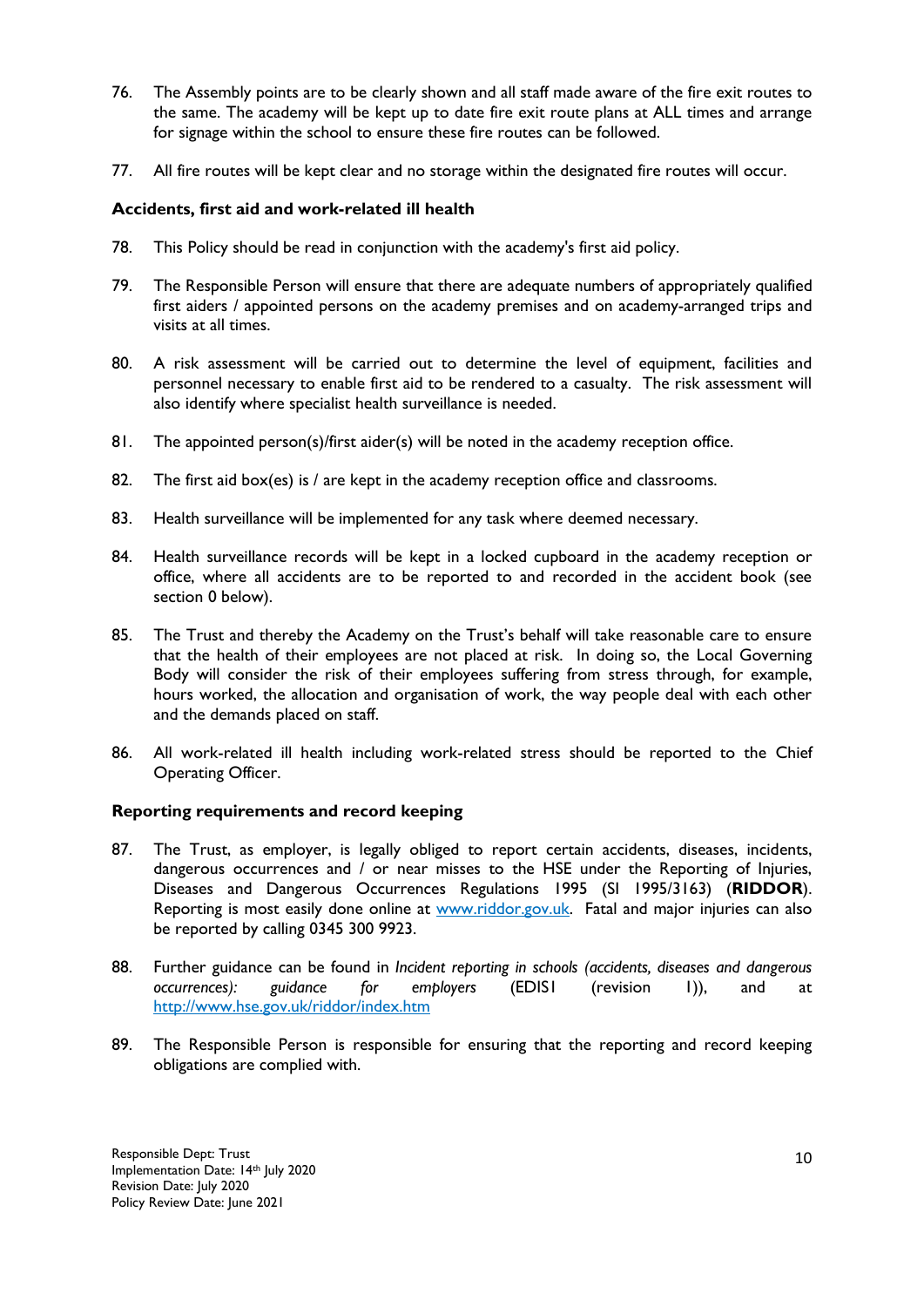- 90. The Responsible Person is responsible for reporting accident, diseases and dangerous occurrences to the Head of Business and Finance so that the Trust can report incidents to the HSE or enforcing authority.
- 91. If anyone at a Trust academy is known or suspected to be suffering from disease which is classified as a notifiable disease, and/or in the opinion of a registered medical practitioner has an infection and/or is contaminated in a manner which could present significant harm to human health (as set out in the Health Protection (Notification) Regulations 2010), the Chief Operating Officer must be informed so that a report can be made by the proper officer at the relevant local authority. More information can be found at www.hpa.org.uk.
- 92. The Responsible Person will also report the accident or incident to the LA and other regulatory body or organisation (as appropriate).
- 93. The Responsible Person will notify the Trust and local child protection agencies, as appropriate, of any serious accident or injury to, or the death of, any child whilst in their care and act on any advice given.
- 94. The Responsible Person must also notify Ofsted of any serious accident, illness or injury to, or death of, any child whilst in their care, and of the action taken in respect of it. Notification must be made as soon as is reasonably practicable, but in any event within 14 days of the incident occurring.
- 95. Details of injuries, conditions, dangerous occurrences and occupational diseases should also be kept in an accident record book which must be kept for at least three years from the date of the last injury.
- 96. Following an incident or accident the Academy will take all reasonable steps to collect and preserve relevant evidence and documentation.
- 97. The Trust and/or Academy will not keep evidence and documentation containing personal information which has been collated as a result of an accident or incident for any longer than is reasonably necessary in compliance with its data protection obligations.
- 98. Where there is a risk of litigation, enforcement action or other proceedings, against or on behalf of the Trust and/or academy, documents (which includes electronic documents) will generally be retained for at least six years unless: the accident or incident involved a pupil or anyone else who was under the age of 18 at the time of the incident, in which case documentation will generally be retained at least until that person's 24th birthday, or; the accident or incident may have resulted in exposure to a substance which may be hazardous to health, such as asbestos, and / or there is a risk that any person may develop an occupational disease or illness or work-related medical condition, in which case records should be retained for a minimum of 40 years.

#### **Monitoring and internal investigation**

- 99. The Trust and Local Governing Body must monitor health and safety at the academy both actively and reactively.
- 100. The Responsible Person is responsible for monitoring health and safety procedures, regularly reviewing risk assessments, accident books/reports and accident investigations. Reviews should include a review of health and safety related complaints and sanctions taken against employees and / or pupils for health and safety breaches.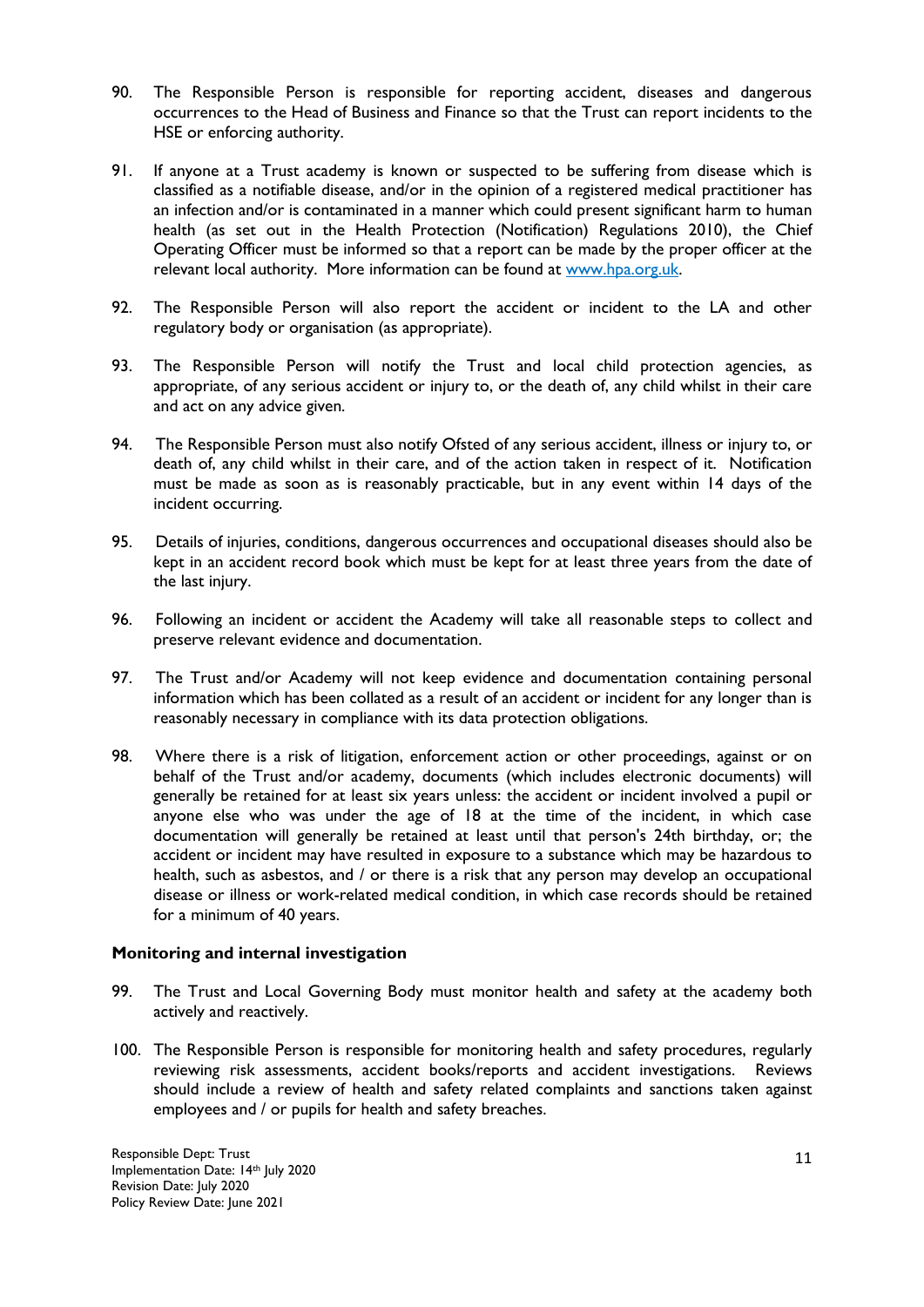- 101. The Responsible Person is responsible for investigating accidents, incidents and work-related causes of sickness absences, if required. Such investigations may be required to discover the root causes of an accident to prevent a recurrence, to discipline employees or pupils or to brief lawyers for the purpose of obtaining legal advice or to aid litigation.
- 102. The Responsible Person will report on matters of health and safety to the Local Governing Body of the academy and the Trust regularly and whenever required.
- 103. Where appropriate, the Trust will seek further professional guidance before commencing an internal investigation.
- 104. The scope of an internal investigation may be restricted to fact-finding and may not make any finding of fault or allocation of blame.
- 105. No internal investigation will be sanctioned which may prejudice the investigations of outside agencies. All internal investigations must be sanctioned by the Chief Executive.
- 106. No admission of liability shall be made without legal advice (if required) and prior agreement from the Trust's insurers.
- 107. The Responsible Person is responsible for acting on investigation findings to prevent a recurrence.

#### **Hirers, visitors and contractors**

- 108. All hirers, visitors and other users of an academy premise (to include parents, contractors, delivery people and inspectors) must:
	- i. observe the rules of the academy;
	- ii. ensure that they report to Reception where their identity will be checked, a pass issued and their host notified or alternatively have consulted with the academy regarding the appropriate means of their access to and egress from the site and host arrangements. Thereafter, they should remain in the presence of their host unless express permission to the contrary has been given by the academy and then a suitable and sufficient site induction has been given and recorded.
- 109. All visitors to the academy will report to the Reception and be presented with an academy Visitor Badge.
- 110. All visitors must ensure that they are familiar with the academy's fire and emergency evacuation procedures. In the event of the fire alarm sounding, they should proceed to the nearest assembly point.
- 111. Contractors will be selected and managed in accordance with *Use of contractors: a joint responsibility* (Health and Safety Executive (**HSE**), December 2003) and, where appropriate, in accordance with the Construction (Design and Management) Regulations 2015(SI 2007/320).
- 112. All contractors who work at the academy are required to comply fully with the provisions of the Trust's policy on staff conduct.
- 113. Contractors must also ensure safe working practices by all of their employees under the provisions of the Health and Safety at Work etc Act 1974 and must pay due regard to the safety of all persons using the academy premises.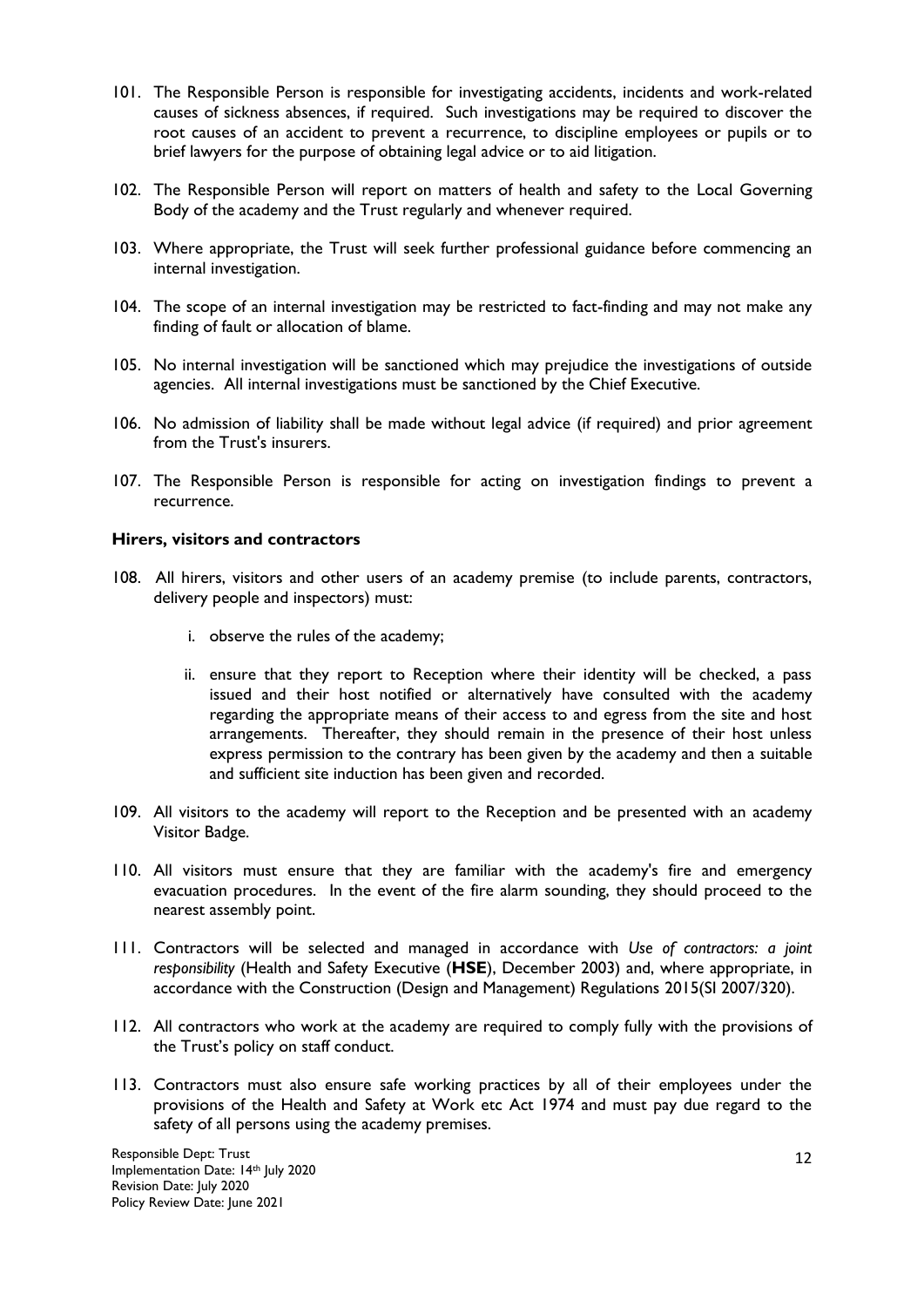114. All contractors will be fully briefed on the safety aspects of the job in question and satisfactorily supervised by their own company's supervisory staff. Job specific method statements and risk assessments must be provided by the contractors and shown to the academy's instructing person before commencing work.

#### **Security**

- 115. The Trust aims to provide a safe and secure environment for all employees, pupils and other visitors to the Academy's premises.
- 116. The Trust has a policy of restricting access to academy premises to members of the public in order to ensure the safety and security of employees, pupils and other visitors to the academy premises and takes all reasonable measures to deter unauthorised public access to the premises.
- 117. Each Local Governing Body will take appropriate steps to ensure that there are adequate security arrangements for academy premises (which includes the academy buildings and grounds) by ensuring that:
	- i. there are sufficient security arrangements in place to protect the security of the premises and persons on it, including in the use of isolated areas (such as remote car parks);
	- ii. security assessments are conducted and reviewed regularly;
	- iii. all employees and pupils are trained about the existence and operation of the academy's security arrangements and that staff training is updated as required;
	- iv. visitors to the premises are appropriately identified;
	- v. there are adequate supervision arrangements in place;
	- vi. all security breaches or incidents are reported to The Responsible Person and/or to the police or other emergency services and Trust as appropriate;
	- vii. security measures do not compromise or intrude on the reasonable privacy of employees and pupils.

#### **Protection from violence and harassment**

- 118. The Trust will not tolerate any act of violence or harassment in which an employee or pupil or any other person on an academy site is abused, threatened or assaulted, or placed in fear for their own safety.
- 119. In the event of an act of violence, harassment or serious security breach incident, those affected should take immediate steps to safeguard those affected and contact the Principal and/or the Police as appropriate.
- 120. Violence or harassment by employees will constitute gross misconduct and will be dealt with under the disciplinary procedure. Violence or harassment by pupils is likely to be treated as a serious disciplinary offence which may warrant suspension, required removal or expulsion.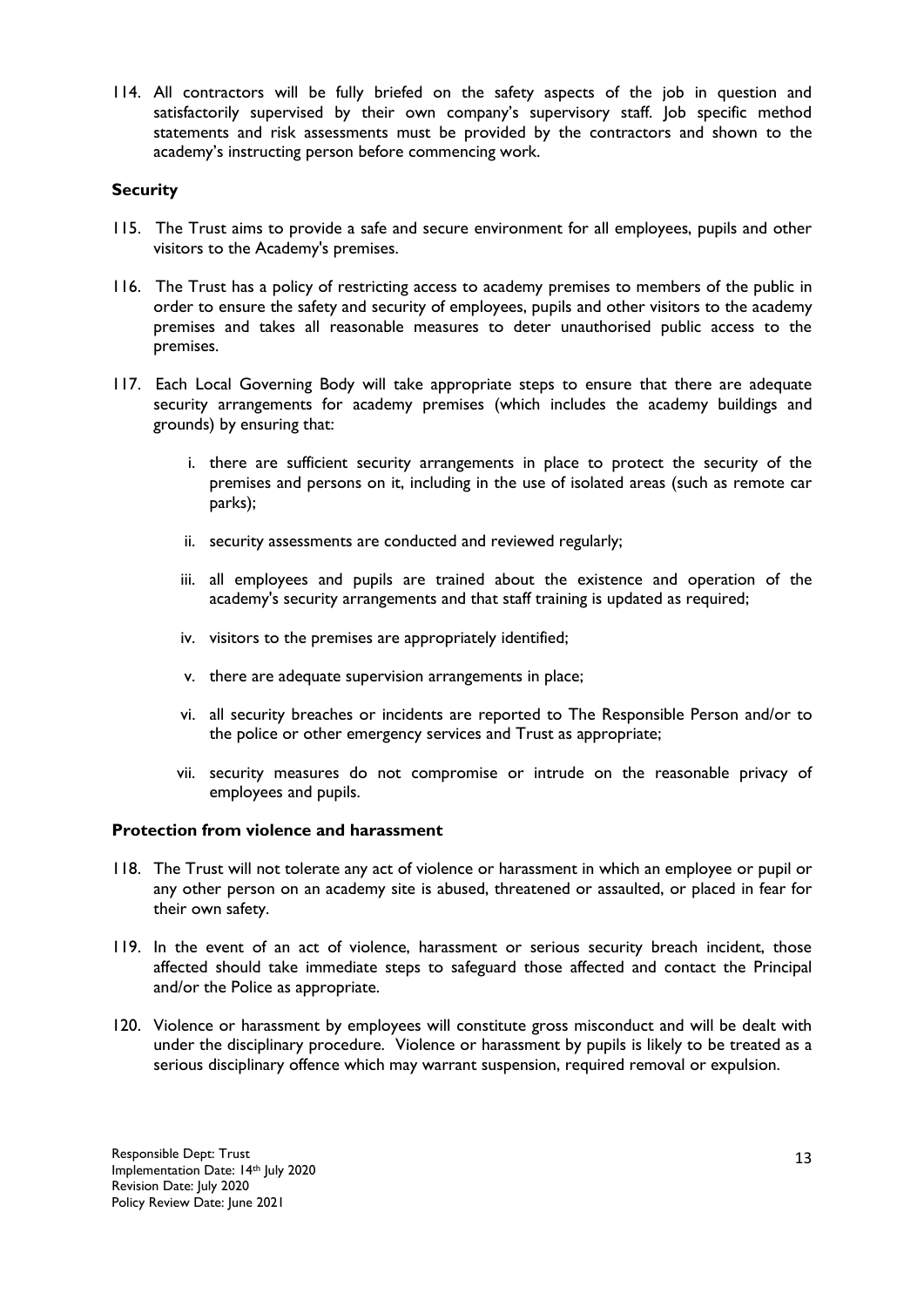#### **Lone workers**

- 121. The Trust understands the additional hazards to staff safety presented by lone working (defined for the purpose of this policy as employees working by themselves in situations where there is no close or direct contact with other academy staff).
- 122. The Local Governing Body must ensure that the individual academies work activities are arranged so that lone work activities are eliminated as far as possible in all circumstances is normally not undertaken.
- 123. Where lone working by exception is absolutely unavoidable this will be the subject of a separate risk assessment which will consider the additional hazards posed by lone working and introduce adequate control measures in response.
- 124. Communication arrangements shall be put in place to ensure that emergency services can be summoned if necessary.

#### **Safe Place of Work Workplace (Health, Safety & Welfare) Regulations 1992**

- 125. The Trust, through its Local Governing Bodies, will provide all employees with a safe working environment. A safe means of access and egress shall be provided and maintained for all work areas, including the offices, classrooms, laboratories, gymnasia, swimming pools, if applicable, and the like. Every such place shall be made and kept safe for persons using the facilities.
- 126. Welfare facilities shall be provided which, as a minimum, meet the requirements of the Welfare Regulations and shall be maintained in a good state of repair.
- 127. Consideration shall be given to the environmental conditions in the offices, classrooms etc to ensure that the temperature, ventilation and workspace requirements are in line with the applicable Regulations.
- 128. A good standard of housekeeping shall be maintained by all employees and particularly the cleaning company/employed persons. The Responsible Person shall ensure that there are suitable and sufficient waste receptacles and arrange suitable waste disposal facilities to ensure that a satisfactory housekeeping standard can be achieved.

#### **Smoking Policy**

129. All Trust premises are non-smoking. Employees are reminded that disciplinary action shall be taken against any employee in breach of this policy.

#### **Young Workers**

- 130. In line with the requirements of Regulation 3 and 19 of The Management of Health and Safety at Work Regulations, the Trust, through the Local Governing Bodies, will ensure that young persons employed by the academy are protected at work from any risks to their health and safety which are a consequence of their lack of experience, absence of awareness of existing or potential risks or the fact that the young person has not yet fully matured.
- 131. In order to deliver this policy, adequate assessment of the young person's activities shall be undertaken, suitable control measures put in place and close supervision maintained.
- 132. In addition the Responsible Person shall ensure that the required weekly rest periods, rest breaks and supervision are provided for young persons.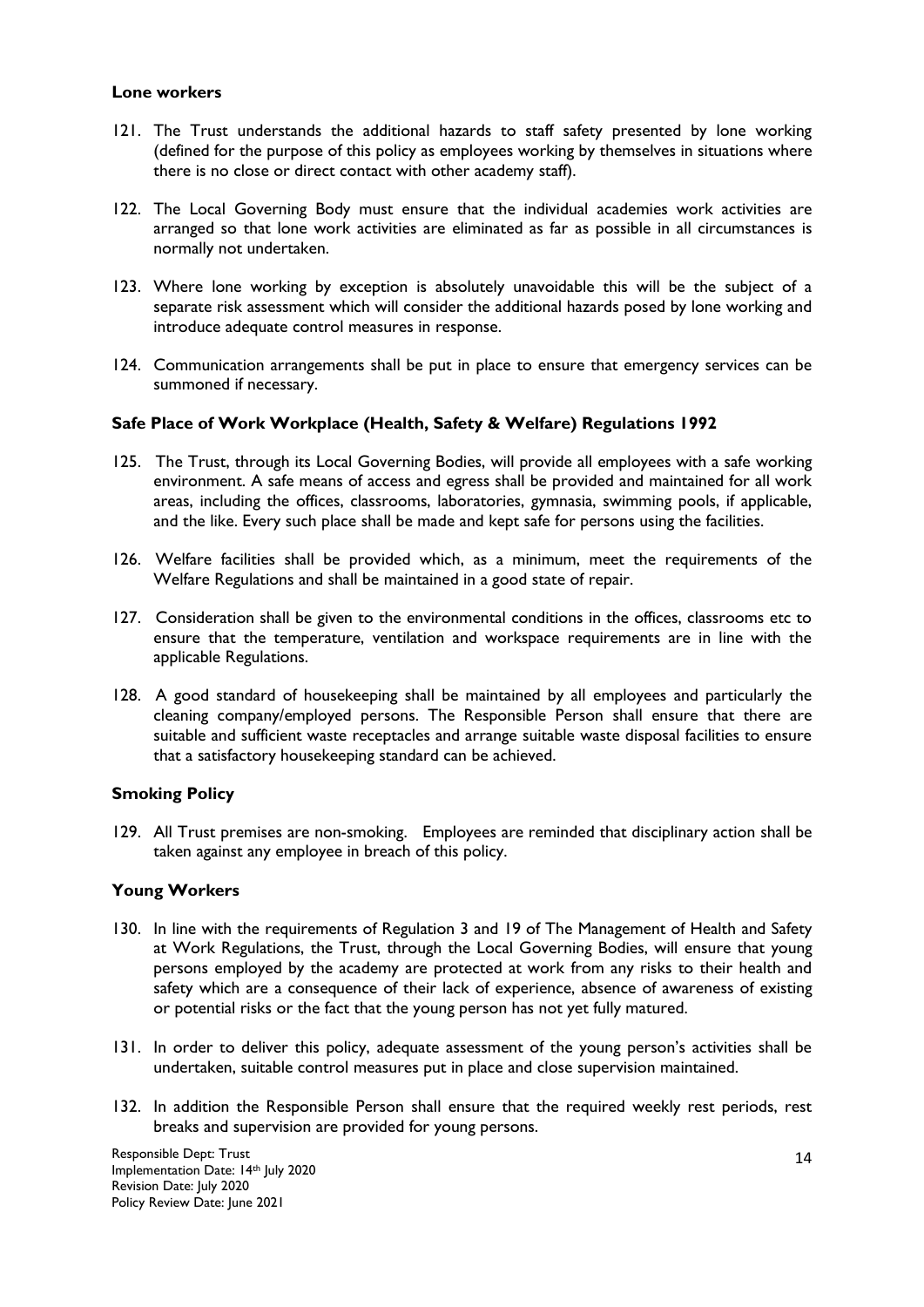133. A 'young person' is defined as – a person above compulsory school age who has not yet reached the age of 18.

#### **Expectant Mothers**

- 134. The Responsible Person will make suitable arrangements in full consultation with the expectant mother to accommodate any particular need during pregnancy, prior to maternity leave being taken.
- 135. Such arrangements will include changes in working arrangements, rest periods as required or designation of activities to suit the condition of the expectant mother.
- 136. These arrangements shall be regularly reviewed jointly by the Responsible Person and the expectant mother to ensure the arrangements are still suitable as the pregnancy develops.
- 137. The Responsible Person shall never refuse to consult on / review these issues with the expectant mother.

#### **Breaches in Health and Safety conduct**

- 138. Any action by any Trust staff member that breaches any of the arrangements described in this policy and the associated Trust policies and procedures will be reviewed by the Principal or Chief Executive (for centrally employed staff) and further training provided and / or disciplinary action be instigated of an appropriate level, in accordance with Employment Law current at the time of the action.
- 139. Any action that directly and immediately endangers fellow Trust staff, pupils, visitors and contractors will be result in immediate removal from the situation and if the situation is severe enough result in immediate suspension and dismissal for gross misconduct.

#### **Audit Review**

- 140. The Local Governing Body is responsible for ensuring that all Health and Safety related matters have been completed by the Responsible person(s) and all documentation is appropriately recorded and centrally kept. The Local Governing Body must ensure that Health and Safety matters are recorded as part of the minutes of Local Governing Body meetings.
- 141. The Trust will ensure that external audits of the documented policy and procedures and their implementation within academies are completed against HSE guidance HS(E) 65 and other models, such as OHSAS 18001 / Link-up / British Safety Council etc. All areas of the health and safety systems will be examined – including changes in legislation.
- 142. The findings of each academy audits shall be documented and used to improve and develop existing policies and procedures.
- 143. The Academy shall keep their health and safety management systems under review, in particular, the way in which their activities are managed and organised by senior management.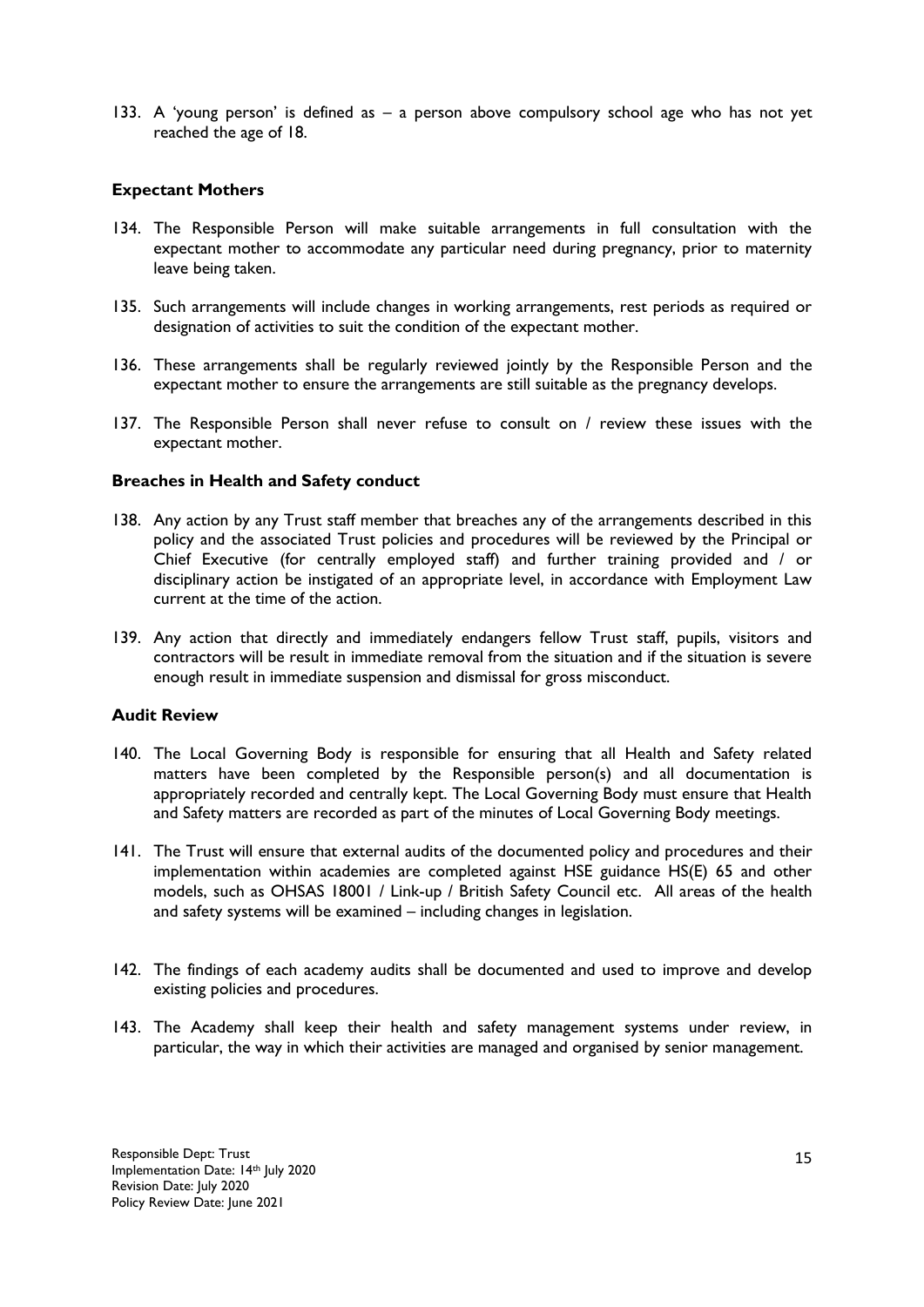144. Total compliance with health and safety requirements will be monitored and maintained.

#### **Linked policies**

145. Other policies and arrangements such as educational visits First Aid and the Administration of Medicines, Critical Incident Management and Safeguarding and Child Protection should also be read in conjunction with appropriate school policies.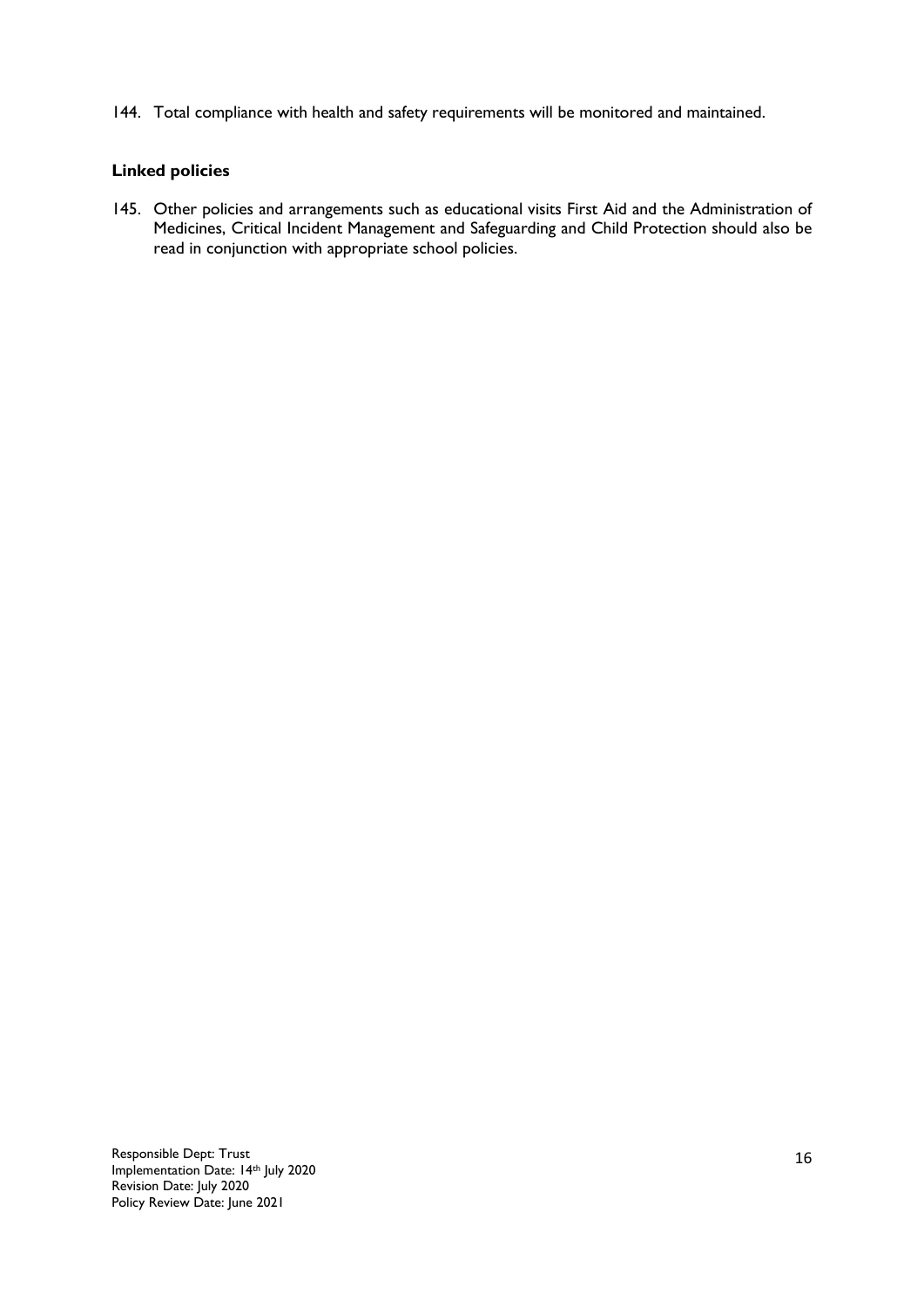## **Appendix 1**

| <b>This</b><br>e statement of general policy and arrangements for | <b>Bibur</b><br><b>School</b><br>umary - |
|-------------------------------------------------------------------|------------------------------------------|
| $\overline{\phantom{a}}$                                          |                                          |

Overall and final responsibility for health and safety is that of the Principal in each Academy.

Day-to-day responsibility for ensuring this policy is put into practice is delegated to those persons declared with specific roles in Appendix 2.

| <b>Statement of general policy</b>                                                                                                                                                                                                                                                               | Responsible person (position and name)               |
|--------------------------------------------------------------------------------------------------------------------------------------------------------------------------------------------------------------------------------------------------------------------------------------------------|------------------------------------------------------|
| To prevent accidents and cases of work-related ill health and provide adequate control of Suki Pascoe Executive Head Teacher<br>health and safety risks arising from work activities                                                                                                             |                                                      |
|                                                                                                                                                                                                                                                                                                  | Amy Bennett-Bright Executive School Business Manager |
| To provide adequate training to ensure employees are competent to do their work                                                                                                                                                                                                                  | Suki Pascoe Executive Head Teacher                   |
|                                                                                                                                                                                                                                                                                                  | Amy Bennett-Bright Executive School Business Manager |
| To engage and consult with employees on day-to-day health and safety conditions and Suki Pascoe Executive Head Teacher<br>provide advice and supervision on occupational health.                                                                                                                 |                                                      |
|                                                                                                                                                                                                                                                                                                  | Amy Bennett-Bright Executive School Business Manager |
| incident                                                                                                                                                                                                                                                                                         |                                                      |
|                                                                                                                                                                                                                                                                                                  | Amy Bennett-Bright Executive School Business Manager |
| machinery and ensure safe storage / use of substances                                                                                                                                                                                                                                            |                                                      |
|                                                                                                                                                                                                                                                                                                  | Amy Bennett-Bright Executive School Business Manager |
| Health and safety law poster is displayed                                                                                                                                                                                                                                                        | Suki Pascoe Executive Head Teacher                   |
|                                                                                                                                                                                                                                                                                                  | Amy Bennett-Bright Executive School Business Manager |
| To implement emergency procedures - evacuation in case of fire or other significant Suki Pascoe Executive Head Teacher<br>To maintain safe and healthy working conditions, provide and maintain plant, equipment and $\mid$ Suki Pascoe Executive Head Teacher<br>منسبة للمحافظ والمائوسو وجوافر |                                                      |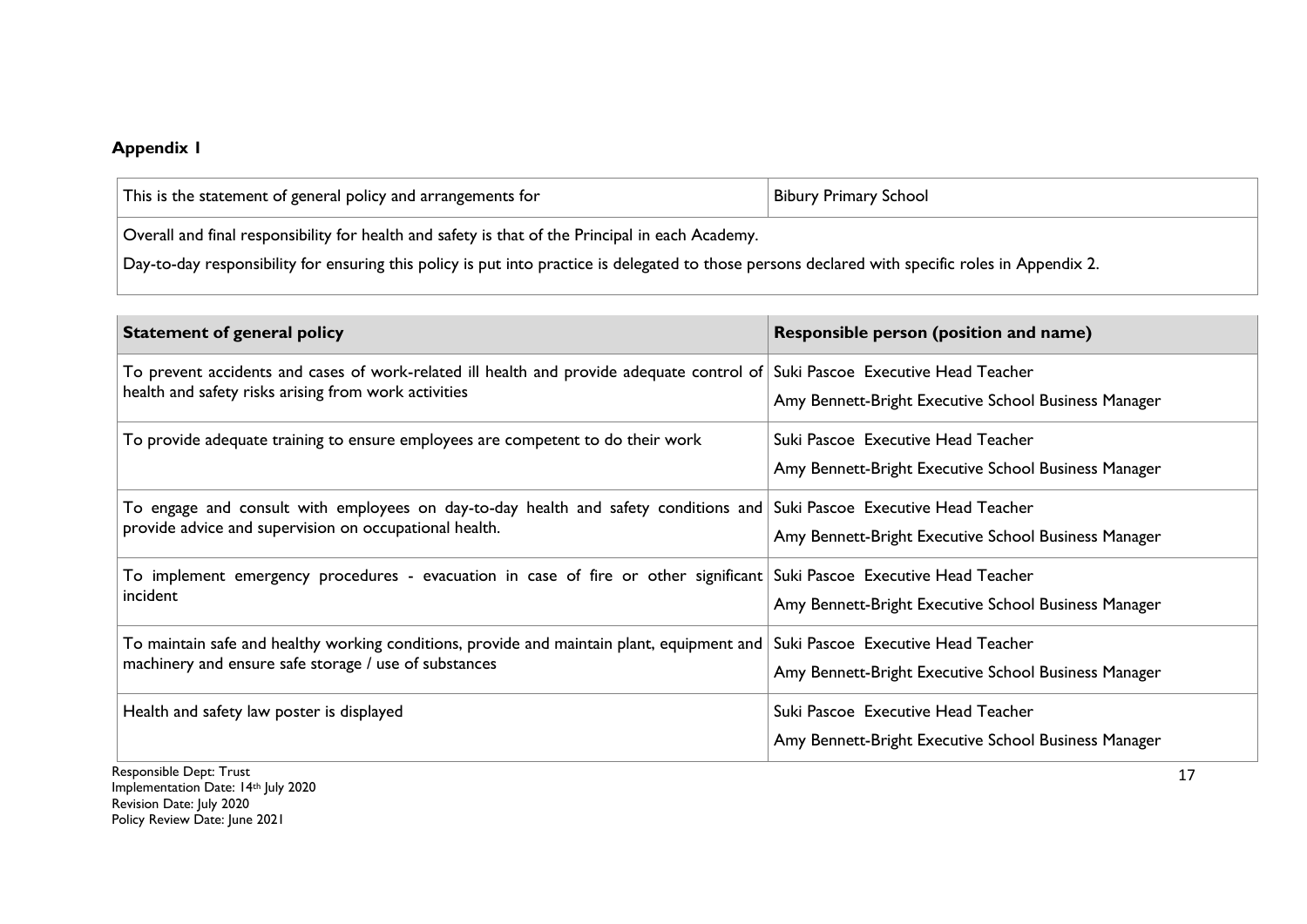| First aid box and accident book are in place and kept replenished |                       |      | Suki Pascoe Executive Head Teacher<br>Amy Bennett-Bright Executive School Business Manager |
|-------------------------------------------------------------------|-----------------------|------|--------------------------------------------------------------------------------------------|
|                                                                   |                       |      | Wendy Armstrong - School Administrator                                                     |
| Accidents and ill health at work reported under RIDDOR            |                       |      |                                                                                            |
| Signed                                                            |                       | Date |                                                                                            |
| Subject to review, monitoring and revision by                     |                       |      | Every [ number] months or sooner if work activity changes                                  |
| <b>Name</b>                                                       | <b>Responsibility</b> |      |                                                                                            |
|                                                                   |                       |      |                                                                                            |
|                                                                   |                       |      |                                                                                            |
|                                                                   |                       |      |                                                                                            |

A copy of appendix 1 and 2 should be returned to the Trust, following completion.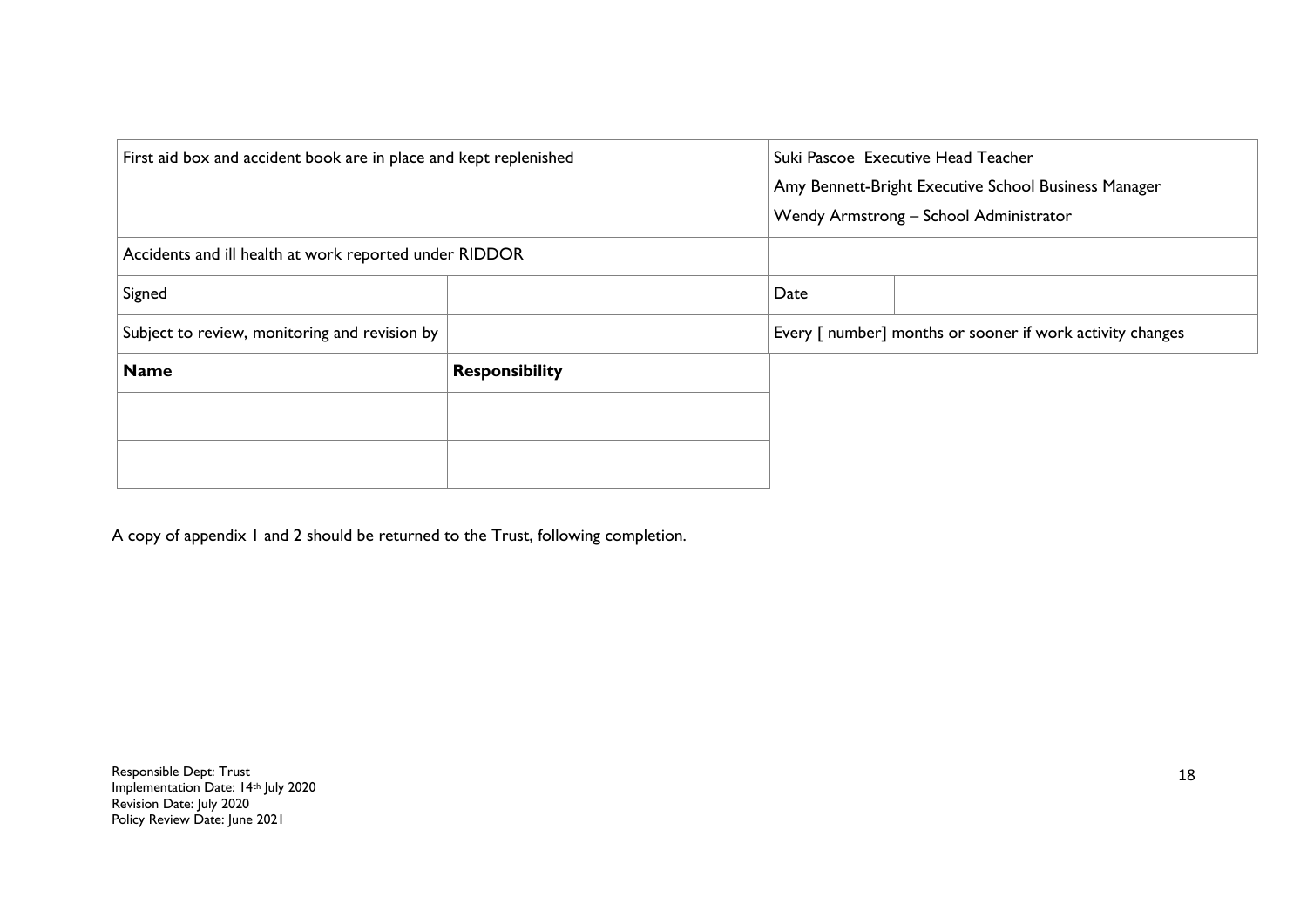# **Appendix 2**

| Responsible Appointed Person for:-                        | Name of Responsible Person                           |
|-----------------------------------------------------------|------------------------------------------------------|
| 4.5 Risk Assessment Preparation                           | Suki Pascoe Executive Head Teacher                   |
|                                                           | Amy Bennett-Bright Executive School Business Manager |
| 6.4 Health and Safety Advice                              | Suki Pascoe Executive Head Teacher                   |
|                                                           | Amy Bennett-Bright Executive School Business Manager |
| 6.5 Supervision of Young Workers/ New Recruits / Trainees | Suki Pascoe Executive Head Teacher                   |
|                                                           | Amy Bennett-Bright Executive School Business Manager |
| 7.3 Induction Training                                    | Suki Pascoe Executive Head Teacher                   |
|                                                           | Amy Bennett-Bright Executive School Business Manager |
| 7.5 Training Provision                                    | Suki Pascoe Executive Head Teacher                   |
|                                                           | Amy Bennett-Bright Executive School Business Manager |
| 8.3 Regular Survey of Premises                            | Suki Pascoe Executive Head Teacher                   |
|                                                           | Amy Bennett-Bright Executive School Business Manager |
| 8.4 Infection Control                                     | Suki Pascoe Executive Head Teacher                   |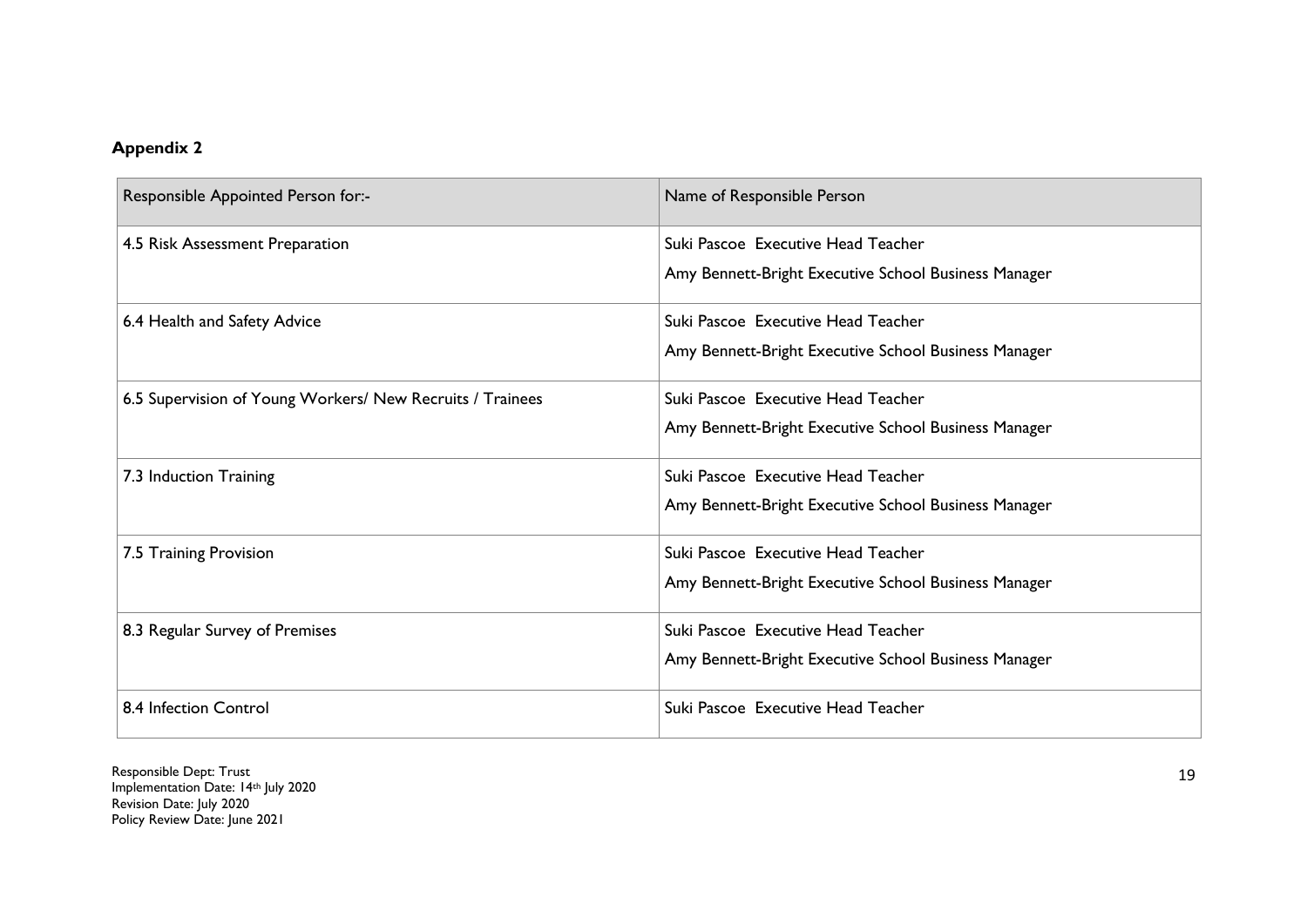|                                          | Amy Bennett-Bright Executive School Business Manager |
|------------------------------------------|------------------------------------------------------|
| 8.5 High Risk Areas                      | Suki Pascoe Executive Head Teacher                   |
|                                          | Amy Bennett-Bright Executive School Business Manager |
| 9.1 Traffic / person Segregation         | Suki Pascoe Executive Head Teacher                   |
|                                          | Amy Bennett-Bright Executive School Business Manager |
| 9.2 School Vehicles                      | Suki Pascoe Executive Head Teacher                   |
|                                          | Amy Bennett-Bright Executive School Business Manager |
| 9.3 Qualified Drivers                    | N/A                                                  |
| 10 Safe Plant and Equipment              | Suki Pascoe Executive Head Teacher                   |
|                                          | Amy Bennett-Bright Executive School Business Manager |
| 11 Testing of Electric and Gas Equipment | Suki Pascoe Executive Head Teacher                   |
|                                          | Amy Bennett-Bright Executive School Business Manager |
| 14 Safe Handing of Substances            | Suki Pascoe Executive Head Teacher                   |
|                                          | Amy Bennett-Bright Executive School Business Manager |
| 15 Asbestos                              | Suki Pascoe Executive Head Teacher                   |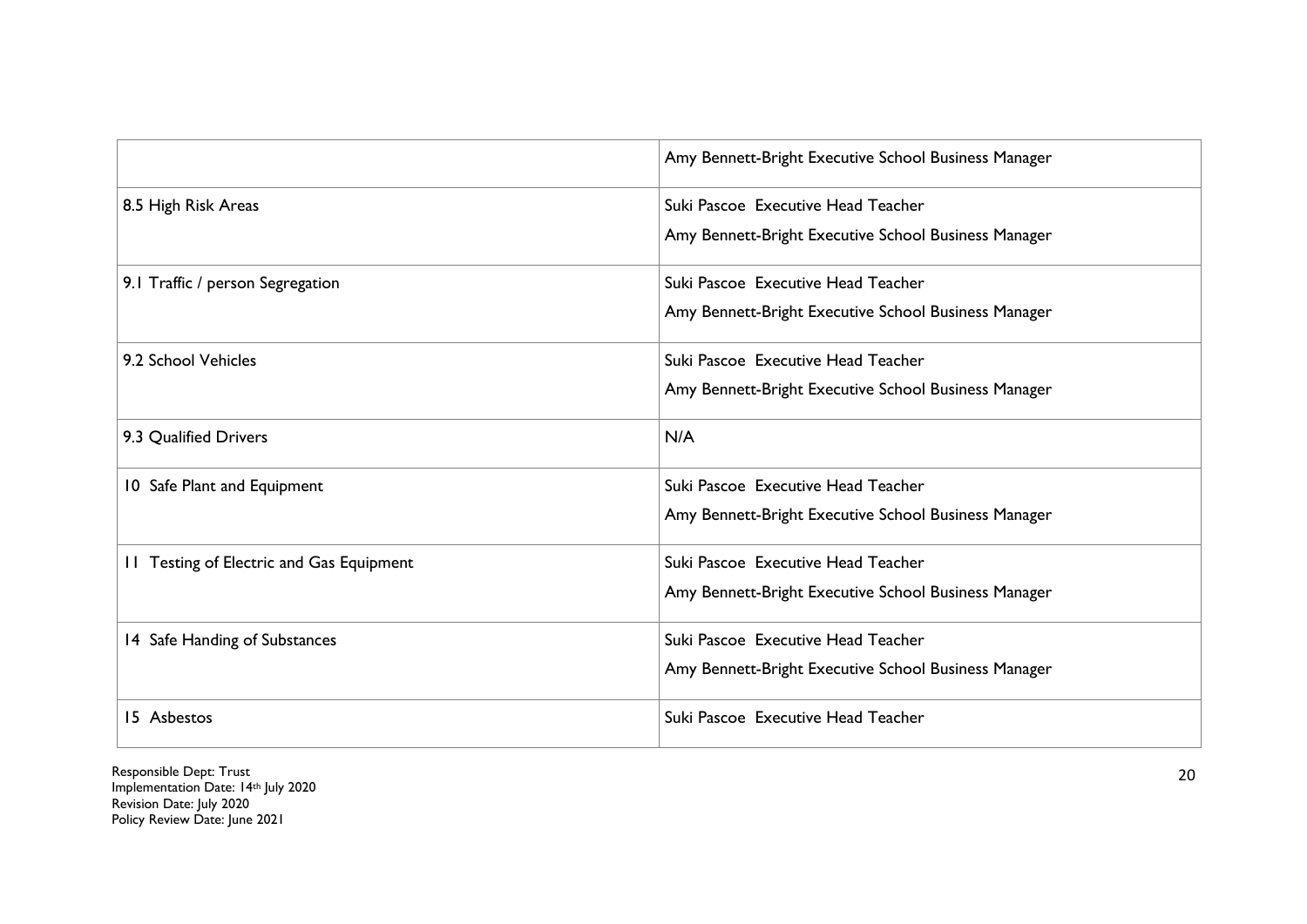|                                  | Amy Bennett-Bright Executive School Business Manager                                                              |
|----------------------------------|-------------------------------------------------------------------------------------------------------------------|
| 16 Fire and Emergency Procedures | Suki Pascoe Executive Head Teacher<br>Amy Bennett-Bright Executive School Business Manager<br>Helen Godwin - HLTA |
| 17 First Aid                     | All Staff are first aid trained                                                                                   |
| 18 Accident and Record Keeping   | Suki Pascoe Executive Head Teacher<br>Amy Bennett-Bright Executive School Business Manager                        |
| 19 Monitoring                    | Suki Pascoe Executive Head Teacher                                                                                |
| 21 Security                      | Suki Pascoe Executive Head Teacher<br>Amy Bennett-Bright Executive School Business Manager                        |
| 24 Expectant Mothers             | Suki Pascoe Executive Head Teacher<br>Amy Bennett-Bright Executive School Business Manager                        |
| 25 Discipline                    | Principal                                                                                                         |
| 26 Audit and Review              | Suki Pascoe Executive Head Teacher<br>Amy Bennett-Bright Executive School Business Manager                        |